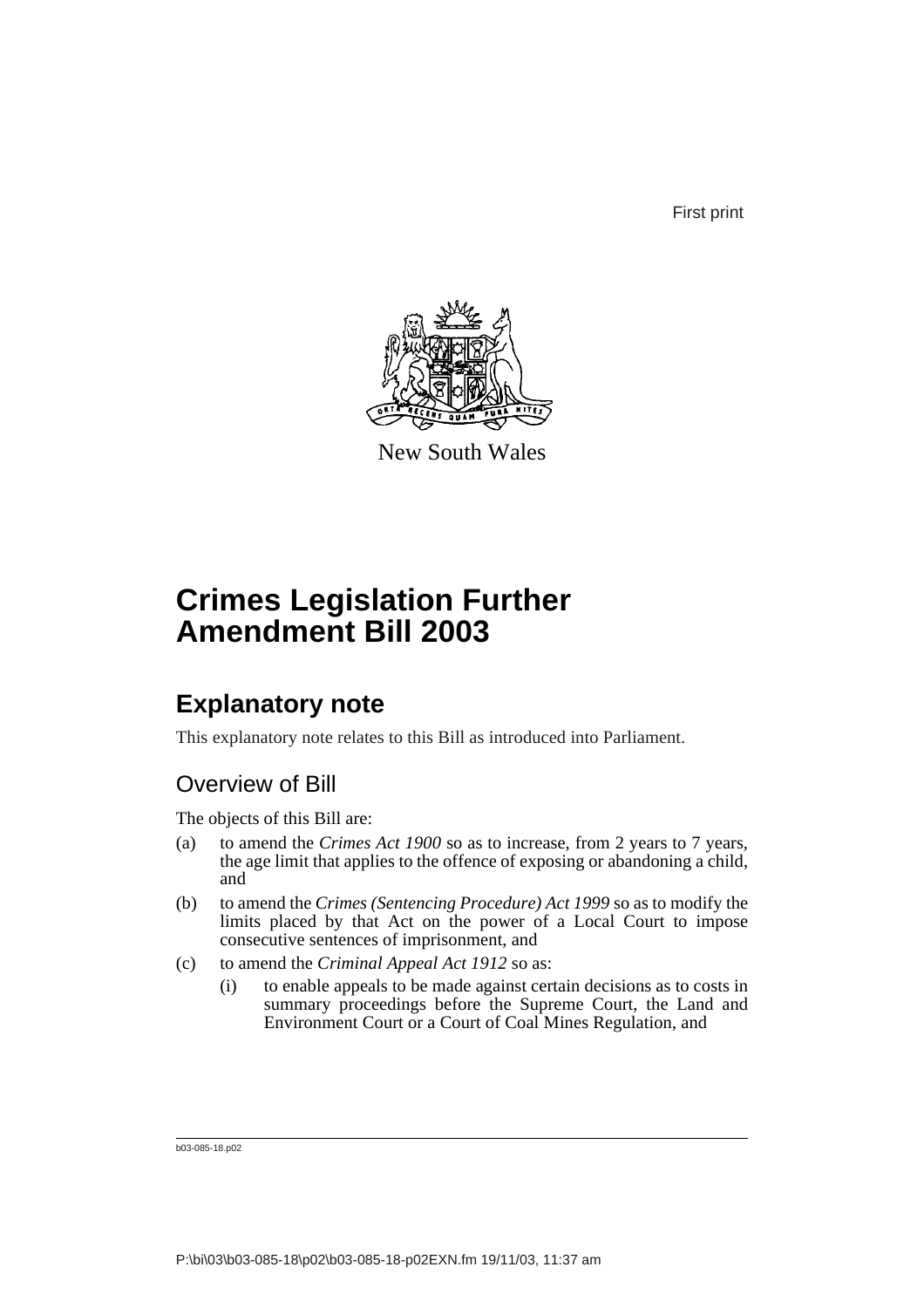Explanatory note

- (ii) to allow the prosecution to appeal against a decision or ruling on the admissibility of evidence if the decision or ruling has the effect of eliminating or substantially weakening the prosecution's case in certain criminal proceedings before the Supreme Court, the Land and Environment Court or the District Court, and
- (iii) to allow the Court of Criminal Appeal to dispense with the requirement for the giving of notice of intention to appeal and notice of intention to apply for leave to appeal, and
- (d) to amend the *Criminal Procedure Act 1986* so as:
	- (i) to clarify the rights of media representatives to inspect documents relating to criminal proceedings, and
	- (ii) to effect minor law revision to Table 1 of the Schedule of indictable offences triable summarily, and
	- (iii) to effect amendments consequent on the amendments referred to in paragraph (d), and
- (e) to amend the *Firearms Act 1996* so as to clarify the operation of the offences under that Act with respect to the unlawful possession and use of firearms, and
- (f) to amend the *Law Enforcement (Powers and Responsibilities) Act 2002* so as:
	- (i) to allow the expiry time for telephone crime scene warrants to be extended beyond their current expiry time of 24 hours, and
	- (ii) to simplify the requirements as to when police officers must give certain information and warnings with respect to the powers they exercise, and
- (g) to amend the *Mental Health (Criminal Procedure) Act 1990* so as to allow the regulations under that Act to prescribe the form of an order under section 32 of that Act.

# Outline of provisions

**Clause 1** sets out the name (also called the short title) of the proposed Act.

**Clause 2** provides for the commencement of the proposed Act on a day or days to be appointed by proclamation.

**Clause 3** is a formal provision that gives effect to the amendments to the Acts set out in Schedules 1–7.

Explanatory note page 2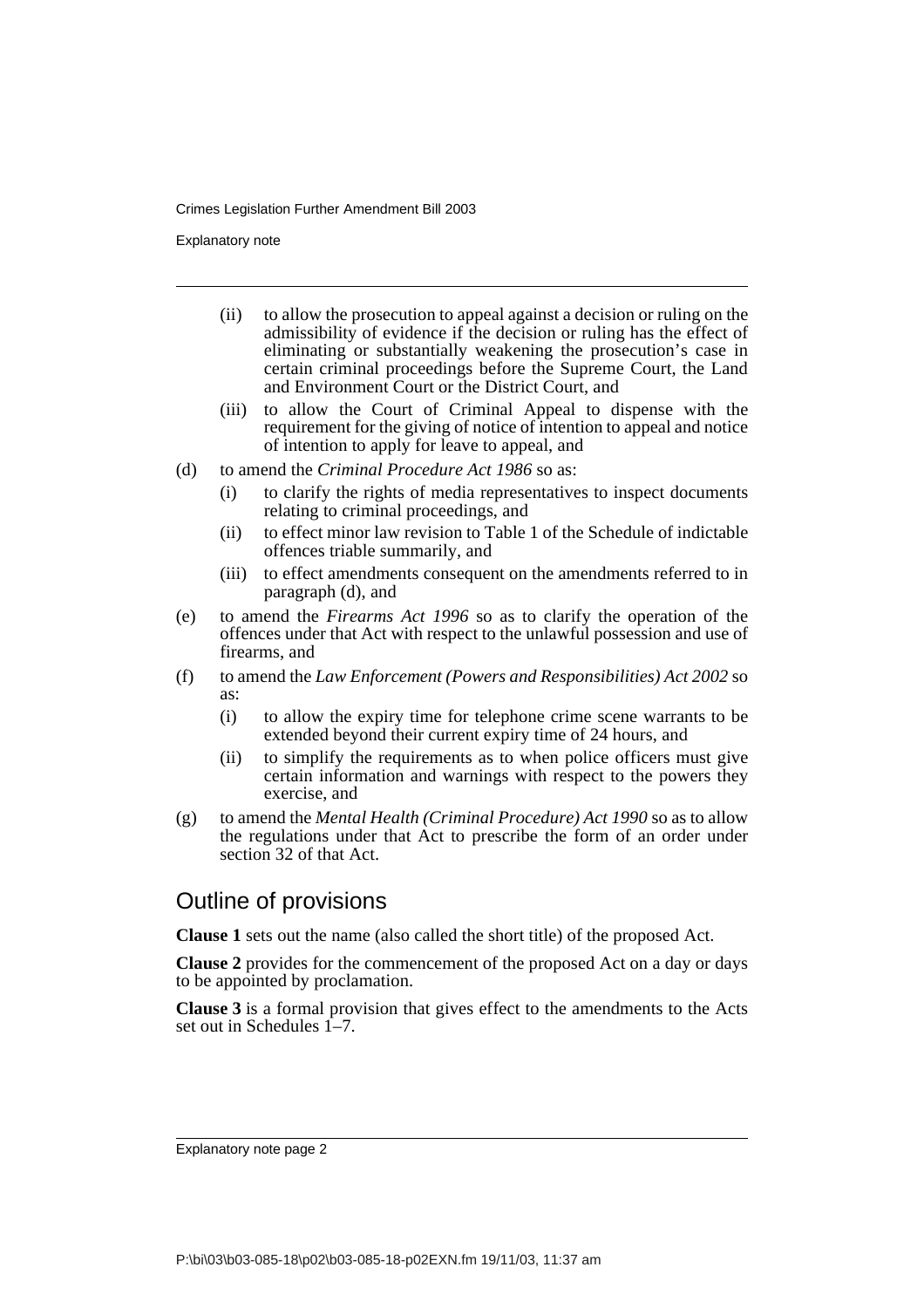Explanatory note

# **Schedule 1 Amendment of Crimes Act 1900 No 40**

Section 43 currently makes it an offence (punishable by imprisonment for up to 5 years) to expose or abandon a child under 2 years of age if to do so would endanger the child's life or health.

**Schedule 1** amends section 43 so as to increase the age limit from 2 years to 7 years.

### **Schedule 2 Amendment of Crimes (Sentencing Procedure) Act 1999 No 92**

Section 58 currently prohibits a Local Court from imposing a sentence of imprisonment on a person who is currently serving two or more consecutive sentences of imprisonment or who is serving a sentence which, together with the proposed sentence, would last for more than 3 years. There is an exception to this prohibition in relation to offences involving assaults on custodial officers, where the offender's current sentence was imposed by a superior court or where the proposed sentence would result in the 3-year period being extended by no more than 6 months.

**Schedule 2 [1]** replaces section 58 with a new section which differs from the former section in various respects. Firstly, it removes the prohibition with respect to offenders currently subject to consecutive sentences of imprisonment. Secondly, it extends the 3-year period referred to above to 5 years, so that a Local Court will now be prohibited from imposing a sentence of imprisonment on a person so as to result in his or her being subject to consecutive sentences of imprisonment totalling more than 5 years. Thirdly, it extends the exception referred to above to offences involving escape from lawful custody.

**Schedule 2 [2]** amends clause 1 of Schedule 2 so as to enable savings and transitional regulations to be made in relation to the proposed Act. **Schedule 2 [3]** inserts a new Part into Schedule 2, containing a clause that continues the former section 58 in relation to existing proceedings and extends the new section 58 to new proceedings for existing offences.

# **Schedule 3 Amendment of Criminal Appeal Act 1912 No 16**

### **Appeals with respect to decisions as to costs**

Sections 5AA, 5AB and 5AC currently entitle a person to appeal to the Court of Criminal Appeal against a conviction or order for costs made against the person in summary proceedings before the Supreme Court, the Land and Environment Court or a Court of Coal Mines Regulation.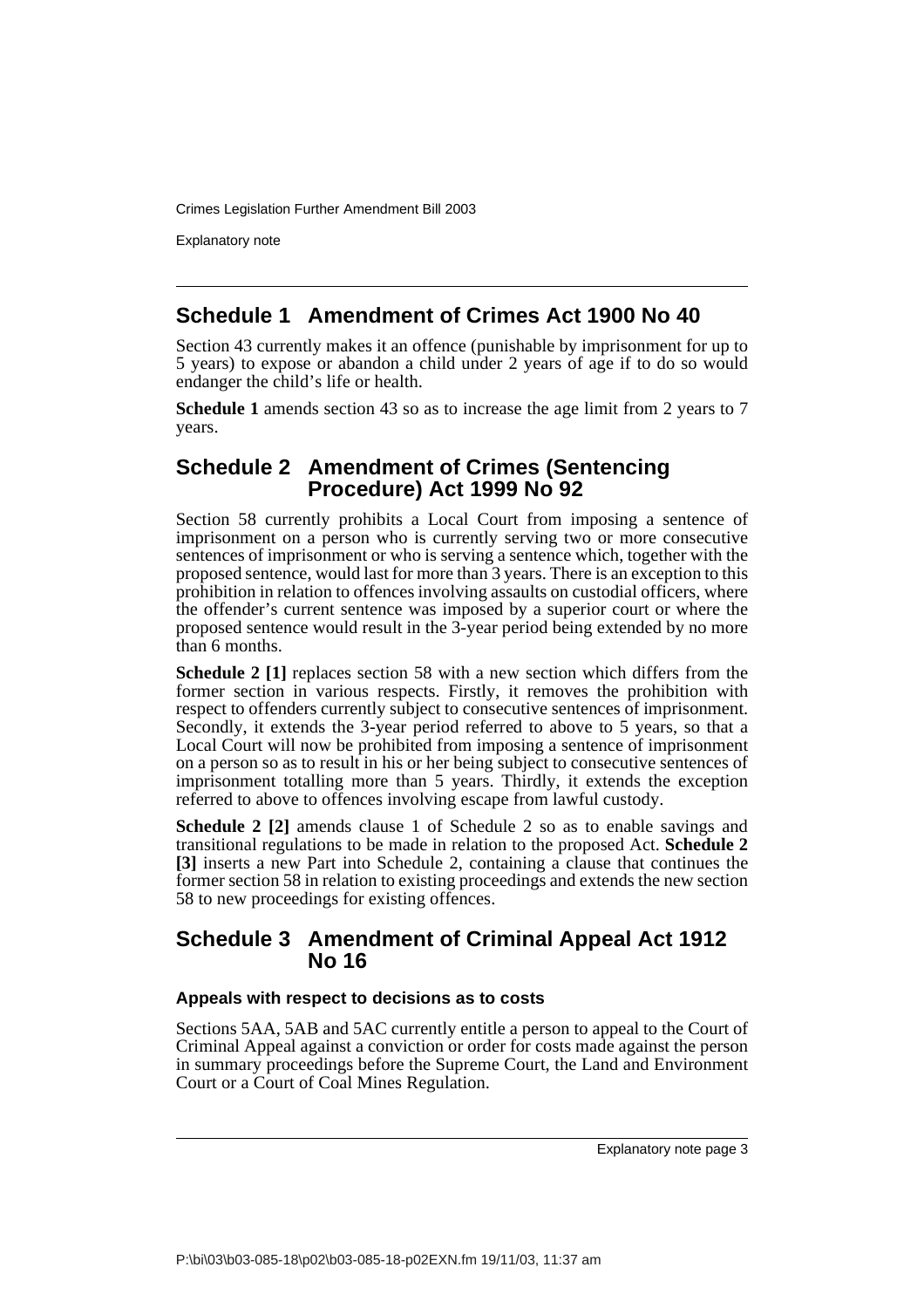Explanatory note

**Schedule 3 [1]–[7]** amend sections 5AA, 5AB and 5AC so as to extend the right of appeal to any person whose application for an order for costs is dismissed, or in whose favour an (inadequate) order for costs is made. An appeal with respect to an inadequate order for costs will require the leave of the Court of Criminal Appeal.

**Schedule 3 [11]** amends Schedule 1 so as to insert a transitional provision (proposed clause 8 (1)) that applies the amended sections 5AA, 5AB and 5AC to existing orders and applications.

### **Appeals against decisions and rulings as to admissibility of evidence**

**Schedule 3 [8]** amends section 5F so as to allow the Attorney General or the Director of Public Prosecutions to appeal against a decision or ruling on the admissibility of evidence if the decision or ruling has the effect of eliminating or substantially weakening the prosecution's case in certain criminal proceedings before the Supreme Court, the Land and Environment Court or the District Court. **Schedule 3 [9]** makes a consequential amendment.

**Schedule 3 [11]** amends Schedule 1 so as to insert a transitional provision (proposed clause 8 (2)) that applies the amended section 5F to existing decisions and rulings.

### **Notice of intention to appeal**

Section 10 currently requires a person who wishes to appeal, or apply for leave to appeal, to the Court of Criminal Appeal against a conviction or sentence to give the Court notice of intention to appeal or notice of intention to apply for leave to appeal, as the case requires, within 28 days after the conviction or sentence, but allows the Court to extend the period within which such a notice must be given.

**Schedule 3 [10]** amends section 10 so as to permit the Court of Criminal Appeal to dispense with the requirements for such a notice, but only if the rules of court so permit.

# **Schedule 4 Amendment of Criminal Procedure Act 1986 No 209**

### **Inspection of court documents by media representatives**

Section 314 entitles media representatives to inspect certain documents relating to criminal proceedings if they apply to the court registrar not later than  $\overline{2}$ working days after the proceedings are finally disposed of.

Explanatory note page 4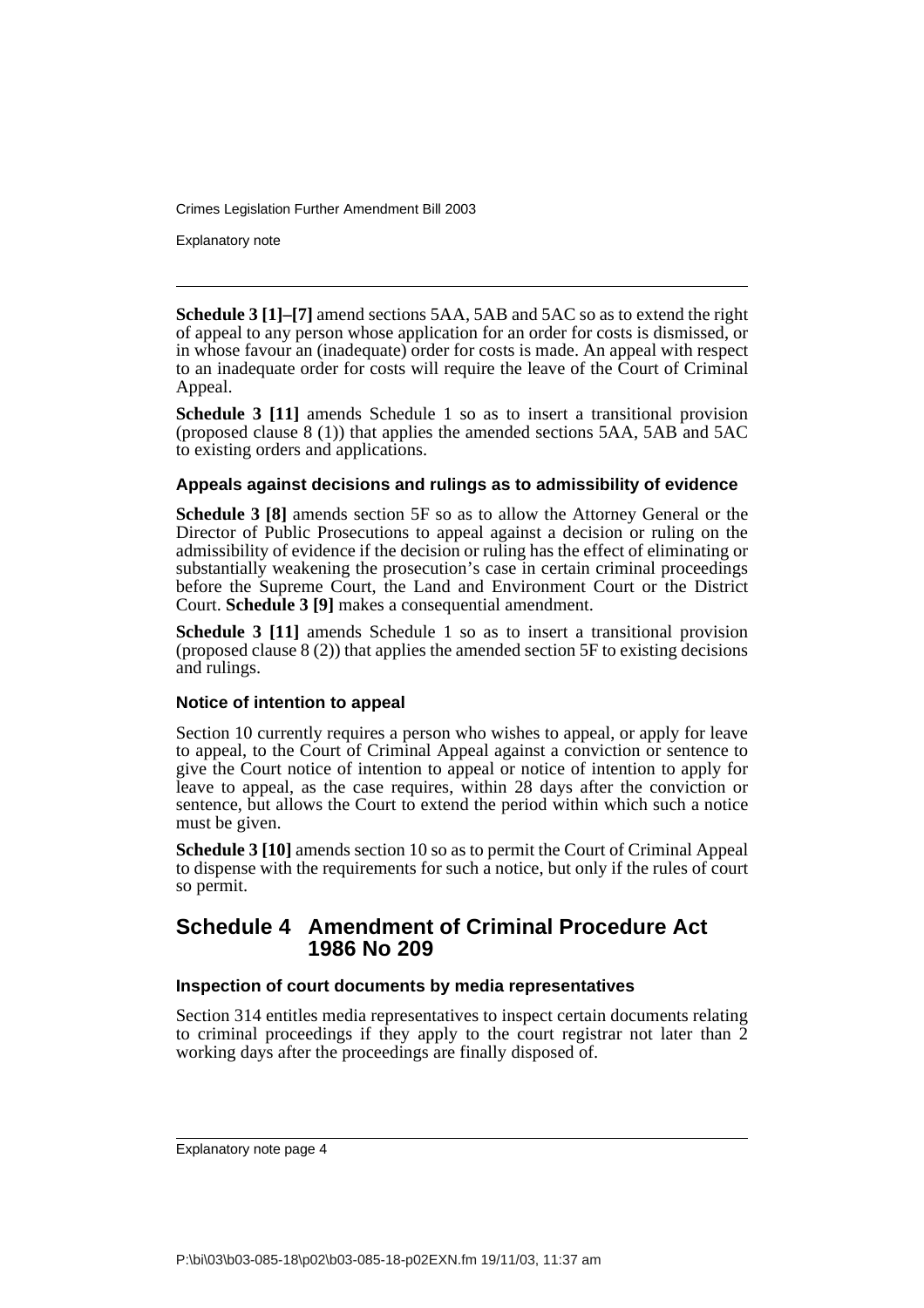Explanatory note

**Schedule 4 [2]** amends section 314 to make it clear that the right to inspect exists from the time the proceedings commence until 2 working days after they are finally disposed of. **Schedule 4 [3]** makes a consequential amendment. **Schedule 4 [4]** makes it clear that the right of inspection given by section 314 is in addition to, and does not limit, any other Act or law under which a person may be permitted to inspect such documents. Section 314 (5) currently prohibits the disclosure of a witness's name or address when documents are made available for inspection. **Schedule 4 [5]** omits section 314 (5), on the basis that the prohibition merely replicates a similar prohibition in other legislation.

### **Minor amendments**

The *Crimes Amendment (Sexual Offences) Act 2003* substituted section 66C of the *Crimes Act 1900*. What was previously section 66C (1) became section 66C (3). **Schedule 4 [6]** amends clause 1 of Table 1 of Schedule 1 to the *Criminal Procedure Act 1986* so as to reflect that fact.

**Schedule 4 [1] and [7]** amend section 268 and Schedule 1 as a consequence of the amendments referred to in Schedule 5 to the proposed Act. These amendments provide that an offence under proposed section 7A of the *Firearms Act 1996* (an indictable offence punishable by imprisonment for up to 5 years) must be dealt with summarily unless the prosecution elects to have it dealt with on indictment and that, if dealt with summarily, will be punishable by imprisonment for up to 2 years or a fine of 50 penalty units, or both.

# **Schedule 5 Amendment of Firearms Act 1996 No 46**

Section 7 currently prohibits a person from possessing or using a firearm unless the person is authorised to do so by a licence or permit under the Act. The penalty for such an offence is imprisonment for 14 years (if the firearm concerned is a prohibited firearm or pistol) or imprisonment for 5 years (in any other case).

**Schedule 5 [2]** amends section 7 so as to recast the offence so that it will only relate to the unauthorised possession or use of a prohibited firearm or pistol. The maximum penalty will be the same as the existing penalty that applies in relation to prohibited firearms or pistols. **Schedule 5 [6]** inserts new section 7A which creates a separate offence of possessing or using a firearm without a licence or permit. The maximum penalty for this offence will be imprisonment for 5 years. **Schedule 5 [1] and [3]–[5]** are consequential amendments. The effect of these amendments will not change the substantive law in this regard (except to the extent that the amended section 7 allows a jury to find the accused guilty of an alternative offence under new section 7A), but will ensure that the accused is aware, when charged with an offence, what maximum penalty he or she faces if convicted of the offence.

Explanatory note page 5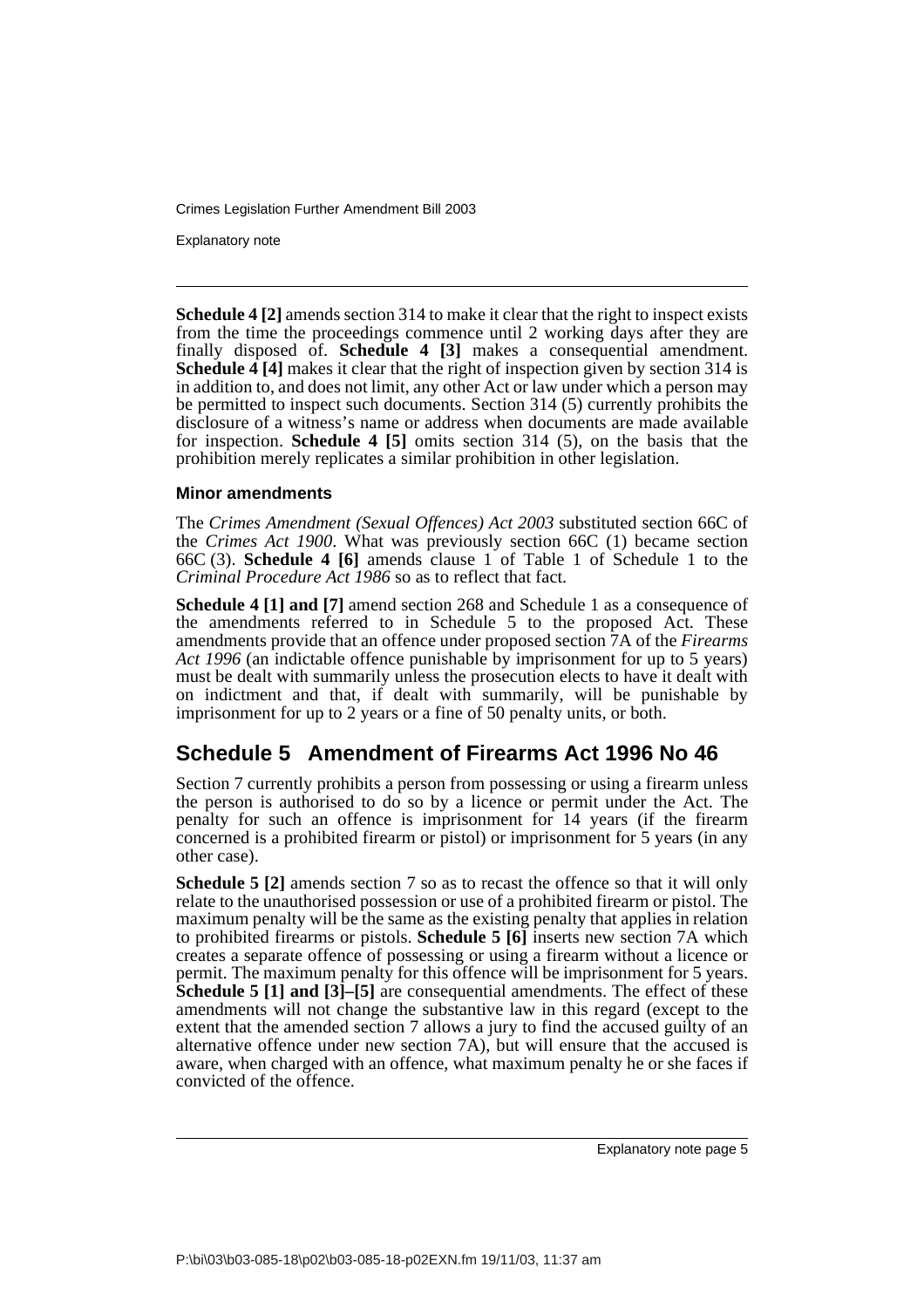Explanatory note

# **Schedule 6 Amendment of Law Enforcement (Powers and Responsibilities) Act 2002 No 103**

### **Telephone crime scene warrants**

The *Law Enforcement (Powers and Responsibilities) Act 2002* makes provision for search warrants and crime scene warrants. Both forms of warrant can be granted either by means of a written application made in person (a *standard warrant*) or by means of a telephone application (a *telephone warrant*). A standard warrant can have effect for up to 72 hours, and may be extended for up to another 72 hours. A telephone warrant has effect for 24 hours, and cannot be extended.

**Schedule 6 [1]–[4]** amend section 73 so as to allow a telephone crime scene warrant to be extended (on a written application made in person) for up to 60 hours at a time, but on no more than two occasions. The maximum period for which such a warrant will be able to have effect will be  $144$  hours ( $\overline{24}$  plus 60) plus 60), which is the same as the maximum period for which a standard warrant can have effect (72 plus 72).

**Schedule 6 [8]** amends clause 1 of Schedule 5 so as to enable savings and transitional regulations to be made in relation to the proposed Act. **Schedule 6 [9]** inserts a new Part into Schedule 5, containing a clause that extends the amended section 73 to existing telephone crime scene warrants.

### **Provision of information and warnings**

Section 201 requires police officers to provide persons with certain information and warnings in relation to the police officer's exercise of certain powers, and specifies when those requirements must be complied with. Sections 202 and 203 provide that those requirements need not be complied with in relation to a power of arrest or a power to search premises if compliance is impracticable or would frustrate the purpose for which the power is to be exercised. Those sections are predicated on the fact that, generally speaking, the requirements must be complied with before the powers are exercised.

**Schedule 6 [5] and [6]** amend section 201 so as to simplify those requirements, without altering their substance. As a consequence, it becomes apparent that those requirements can, if necessary, be complied with after a power of arrest or power to search premises is exercised. **Schedule 6 [7]** therefore omits sections 202 and 203.

Explanatory note page 6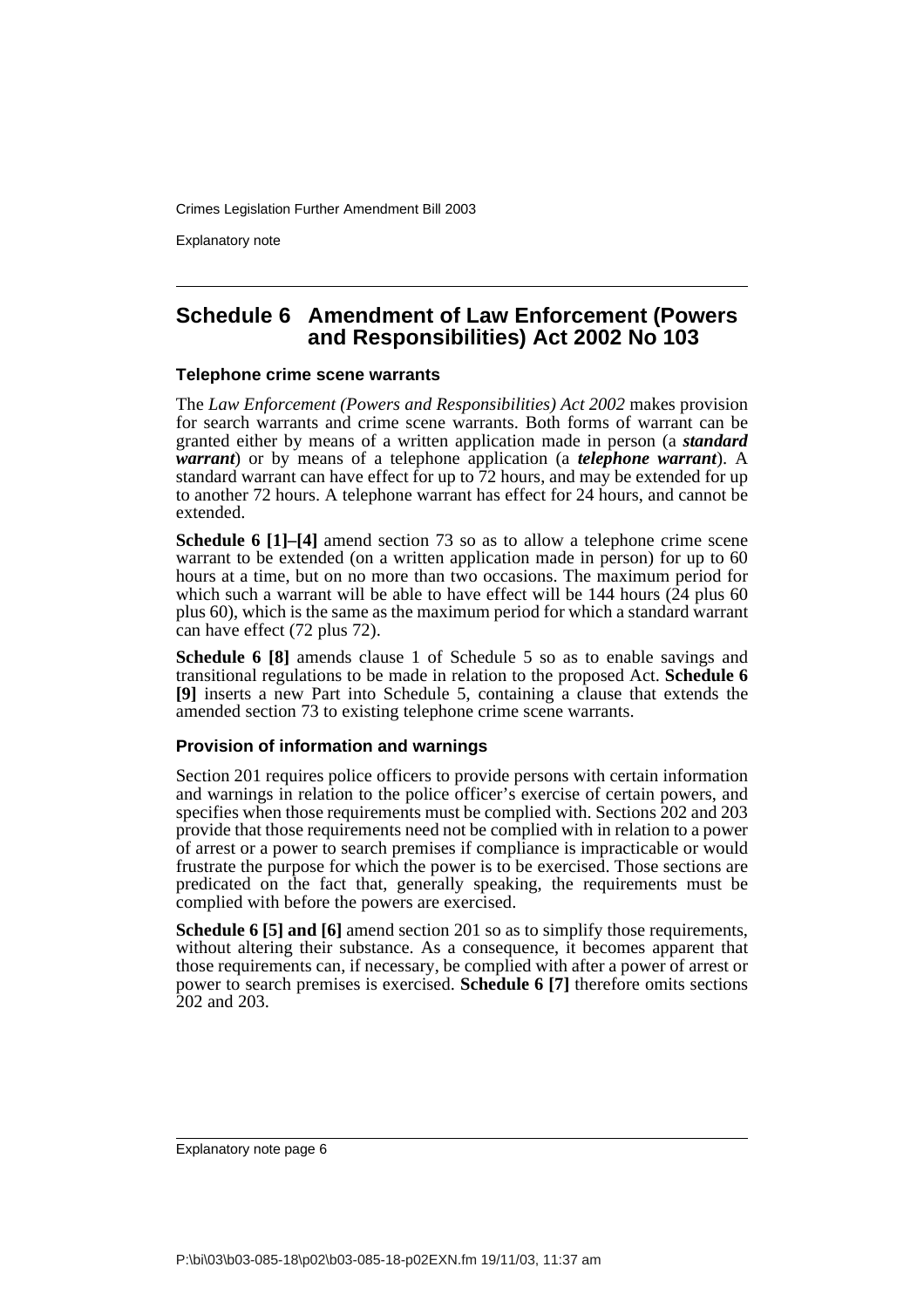Explanatory note

# **Schedule 7 Amendment of Mental Health (Criminal Procedure) Act 1990 No 10**

Section 32 allows a Magistrate to make a variety of orders with respect to a person who, in any proceedings, appears to be developmentally disabled or suffering from mental illness. Such an order affects the way in which other persons may have to deal with the person. **Schedule 7** amends section 32 so as to enable the regulations under the Act to prescribe the form of an order under that section, and so to standardise the way in which such an order can be expressed.

Explanatory note page 7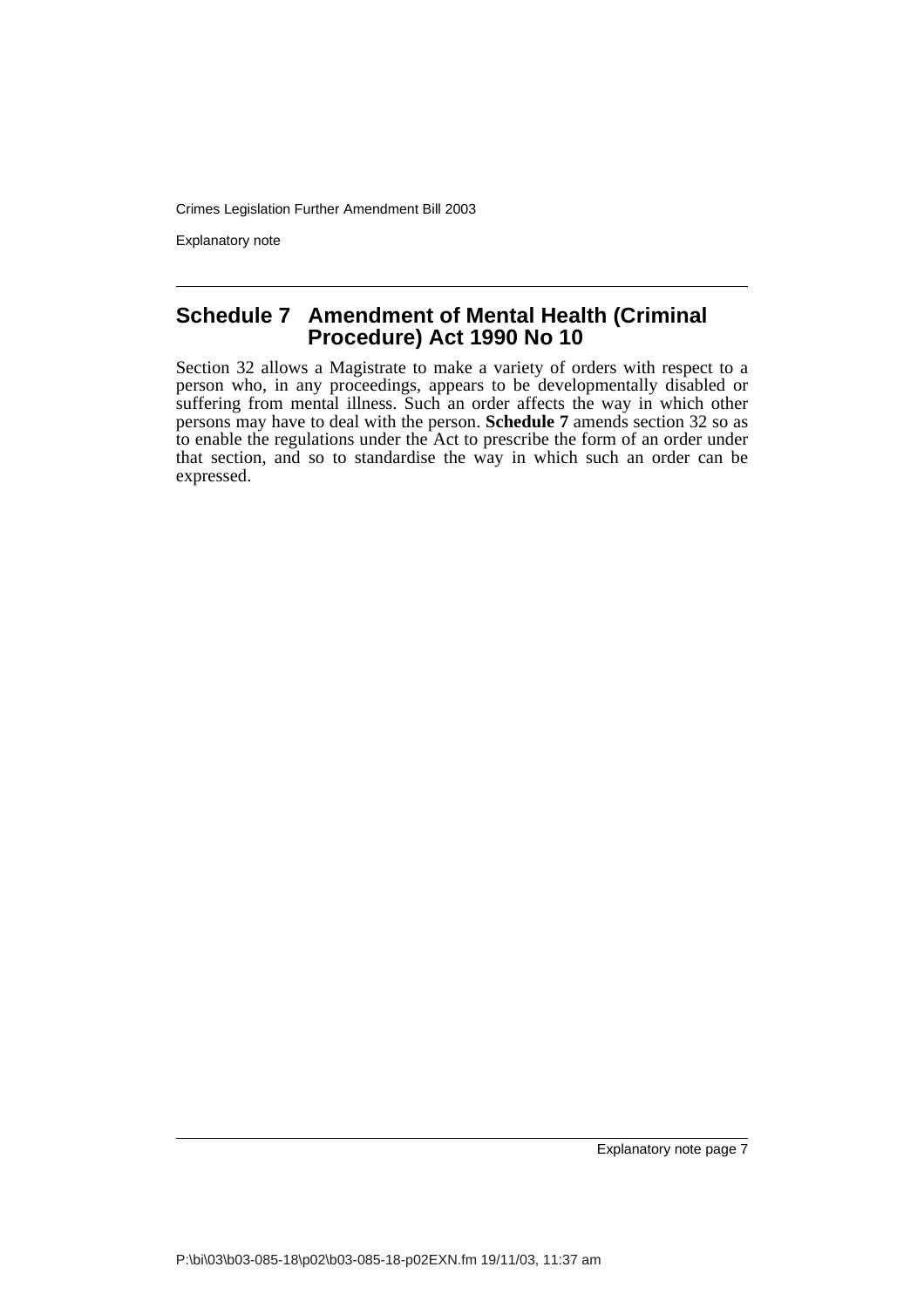Explanatory note

Explanatory note page 8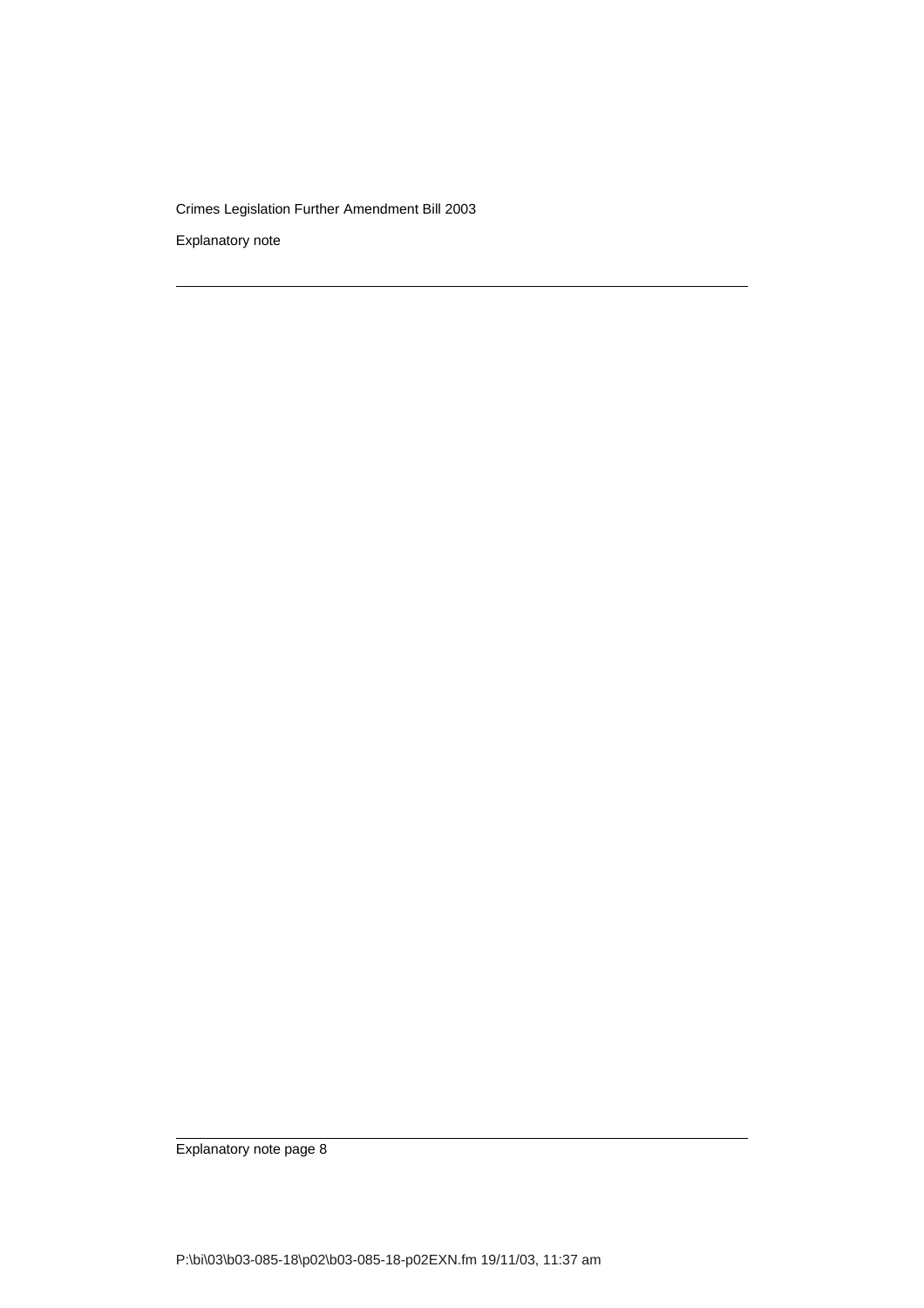First print



New South Wales

# **Crimes Legislation Further Amendment Bill 2003**

# **Contents**

|            |                                                                               | Page           |
|------------|-------------------------------------------------------------------------------|----------------|
| 1          | Name of Act                                                                   | 2              |
| 2          | Commencement                                                                  | 2              |
| 3          | Amendment of Acts                                                             | $\overline{2}$ |
| Schedule 1 | Amendment of Crimes Act 1900 No 40                                            | 3              |
| Schedule 2 | Amendment of Crimes (Sentencing Procedure) Act 1999<br>No 92                  | 4              |
| Schedule 3 | Amendment of Criminal Appeal Act 1912 No 16                                   | 6              |
| Schedule 4 | Amendment of Criminal Procedure Act 1986 No 209                               | 9              |
| Schedule 5 | Amendment of Firearms Act 1996 No 46                                          | 10             |
| Schedule 6 | Amendment of Law Enforcement (Powers and<br>Responsibilities) Act 2002 No 103 | 12             |
| Schedule 7 | Amendment of Mental Health (Criminal Procedure)<br>Act 1990 No 10             | 15             |

b03-085-18.p02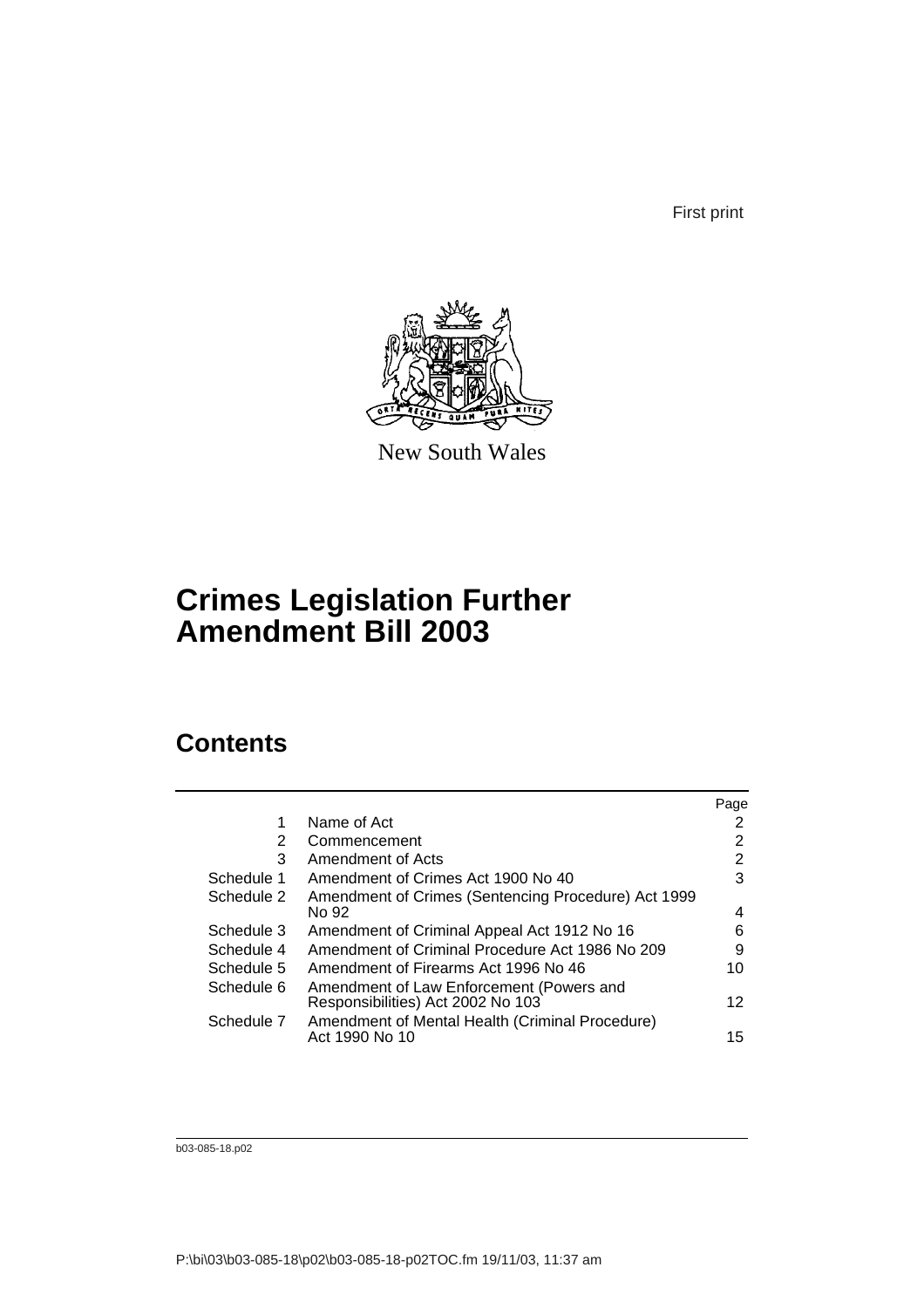**Contents** 

Page

Contents page 2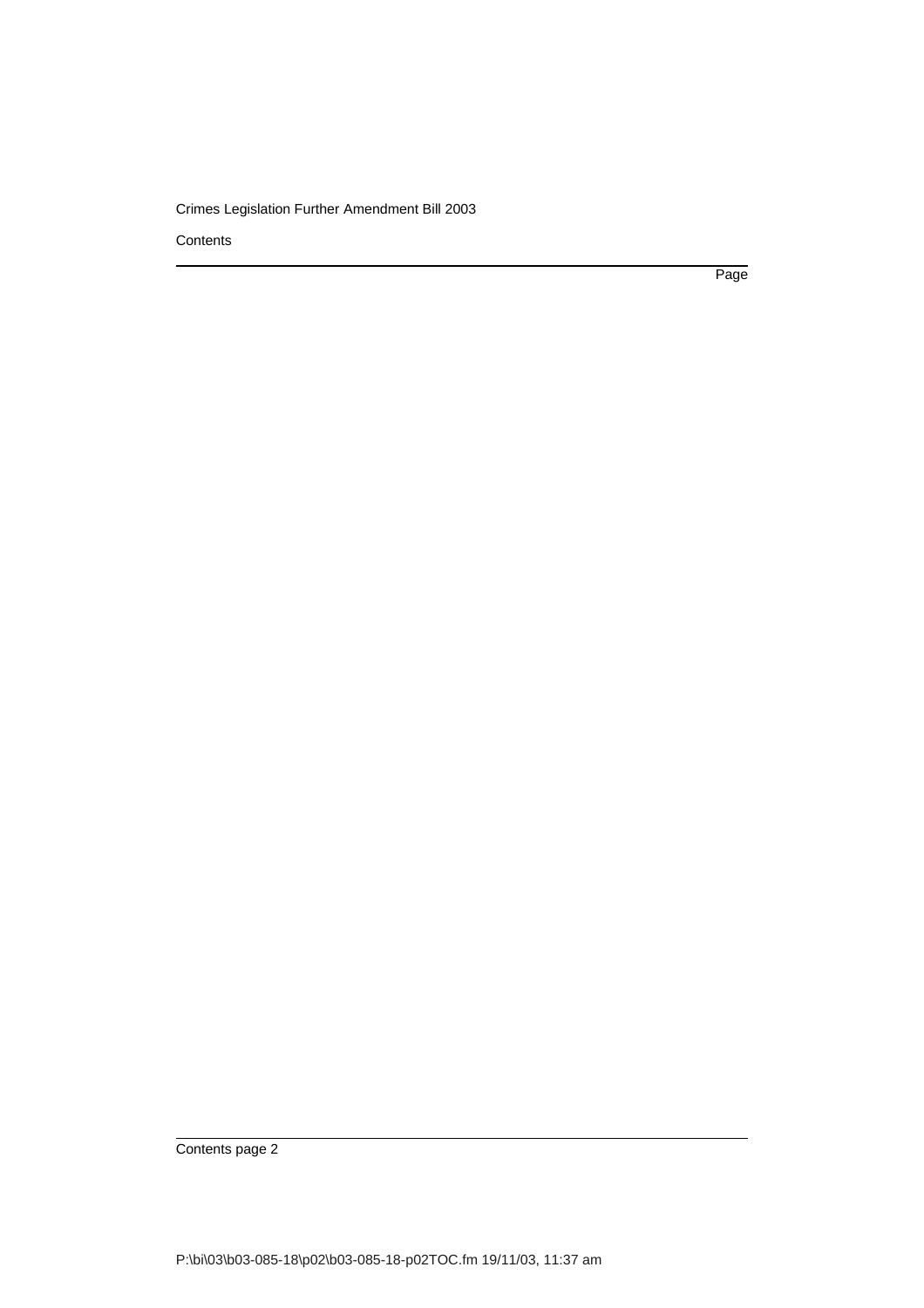

New South Wales

# **Crimes Legislation Further Amendment Bill 2003**

No , 2003

# **A Bill for**

An Act to amend certain Acts with respect to criminal offences and proceedings for criminal offences; and for other purposes.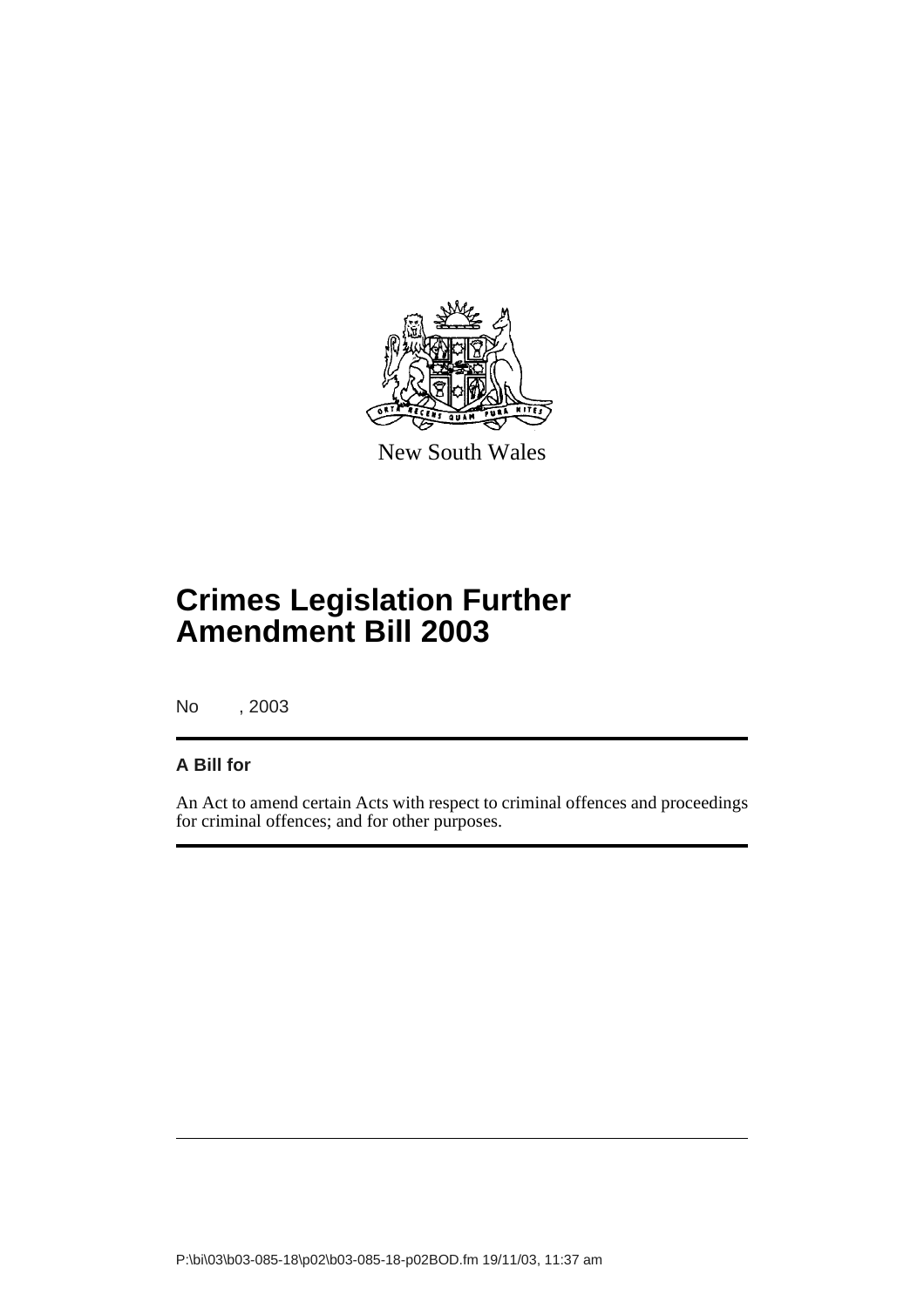|              | The Legislature of New South Wales enacts:                                          | 1              |
|--------------|-------------------------------------------------------------------------------------|----------------|
| 1            | Name of Act                                                                         | 2              |
|              | This Act is the Crimes Legislation Further Amendment Act 2003.                      | 3              |
| $\mathbf{2}$ | <b>Commencement</b>                                                                 | $\overline{4}$ |
|              | This Act commences on a day or days to be appointed by<br>proclamation.             | 5<br>6         |
| 3            | <b>Amendment of Acts</b>                                                            | $\overline{7}$ |
|              | The Acts specified in Schedules $1-7$ are amended as set out in those<br>Schedules. | 8<br>9         |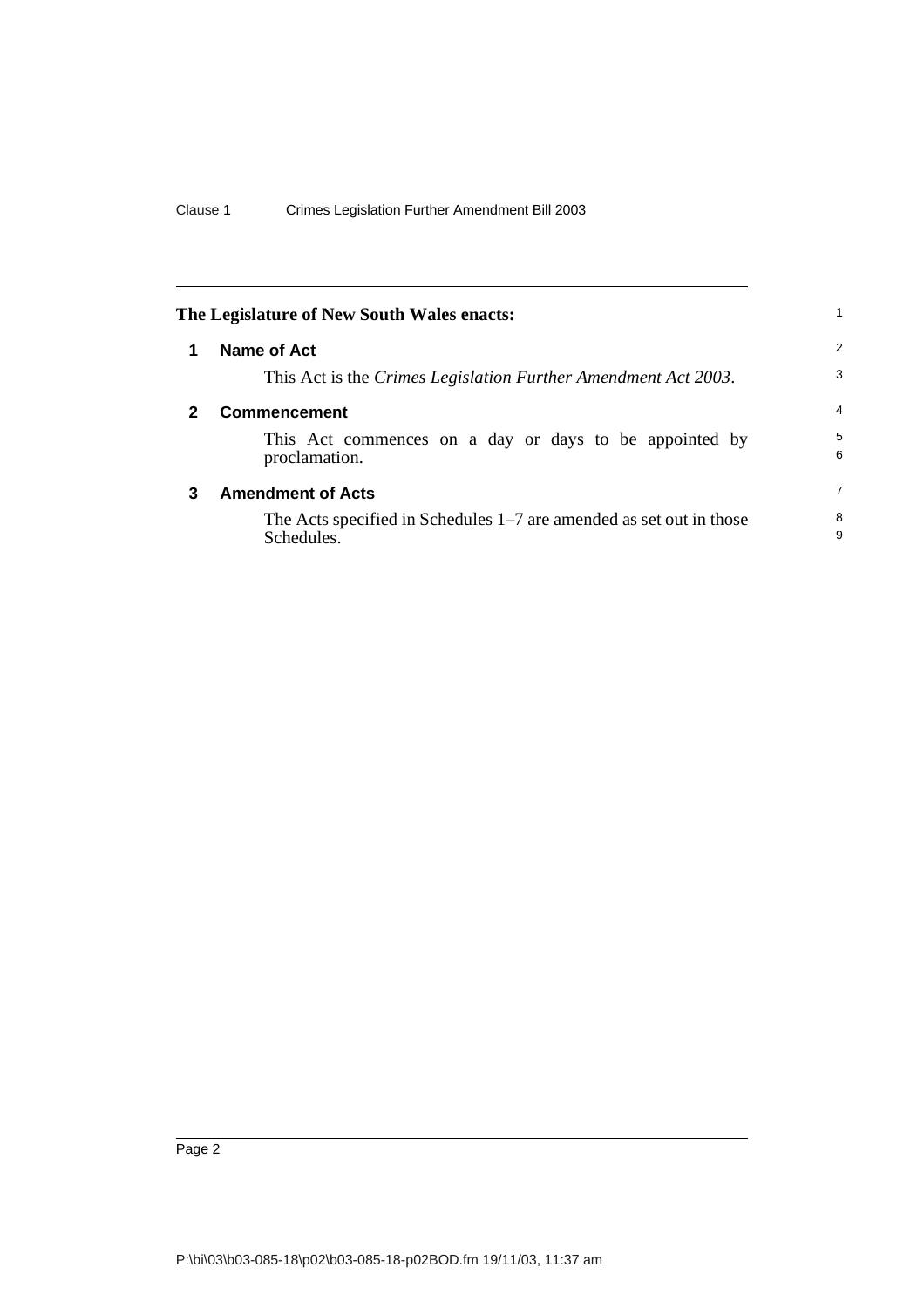Amendment of Crimes Act 1900 No 40 Schedule 1

| Schedule 1 Amendment of Crimes Act 1900 No 40<br>(Section 3) | 1<br>$\mathcal{P}$ |
|--------------------------------------------------------------|--------------------|
| Section 43 Exposing or abandoning child under 7              | 3                  |
| Omit "two years". Insert instead "7 years".                  |                    |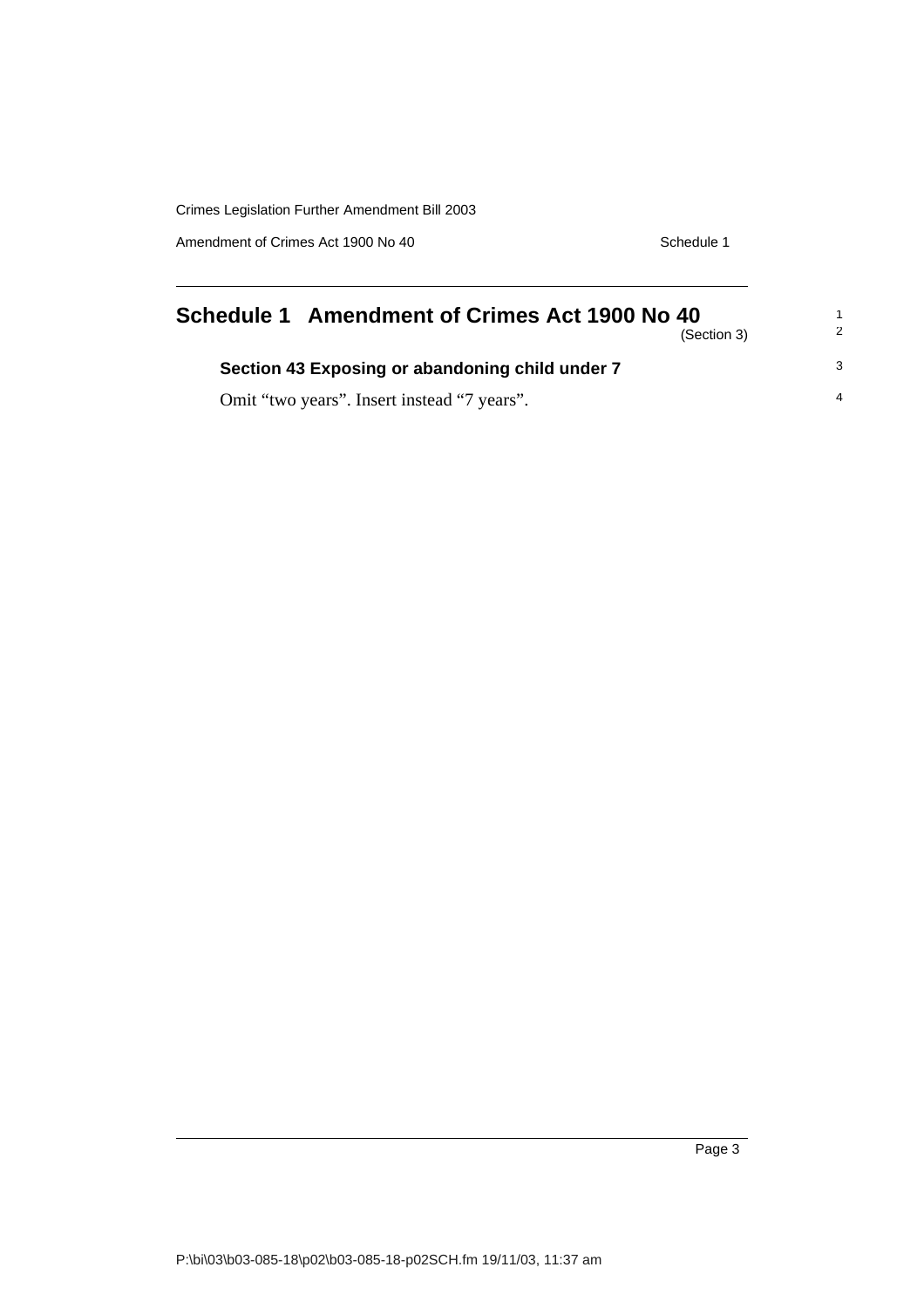Schedule 2 Amendment of Crimes (Sentencing Procedure) Act 1999 No 92

### **Schedule 2 Amendment of Crimes (Sentencing Procedure) Act 1999 No 92**

(Section 3)

### **[1] Section 58**

Omit the section. Insert instead:

#### **58 Limitation on consecutive sentences imposed by Local Courts**

- (1) A Local Court may not impose a new sentence of imprisonment to be served consecutively (or partly concurrently and partly consecutively) with an existing sentence of imprisonment if the date on which the new sentence would end is more than 5 years after the date on which the existing sentence (or, if more than one, the first of them) began.
- (2) Any period for which an existing sentence has been extended under this or any other Act is to be disregarded for the purposes of this section.

#### (3) This section does not apply if:

- (a) the new sentence relates to:
	- (i) an offence involving an escape from lawful custody, or
	- (ii) an offence involving an assault or other offence against the person, being an offence committed (while the offender was a convicted inmate) against a correctional officer or (while the offender was a person subject to control) against a juvenile justice officer, and

#### (b) either:

- (i) the existing sentence (or, if more than one, any of them) was imposed by a court other than a Local Court or the Children's Court, or
- (ii) the existing sentence (or, if more than one, each of them) was imposed by a Local Court or the Children's Court and the date on which the new sentence would end is not more than 5 years and 6 months after the date on which the existing sentence (or, if more than one, the first of them) began.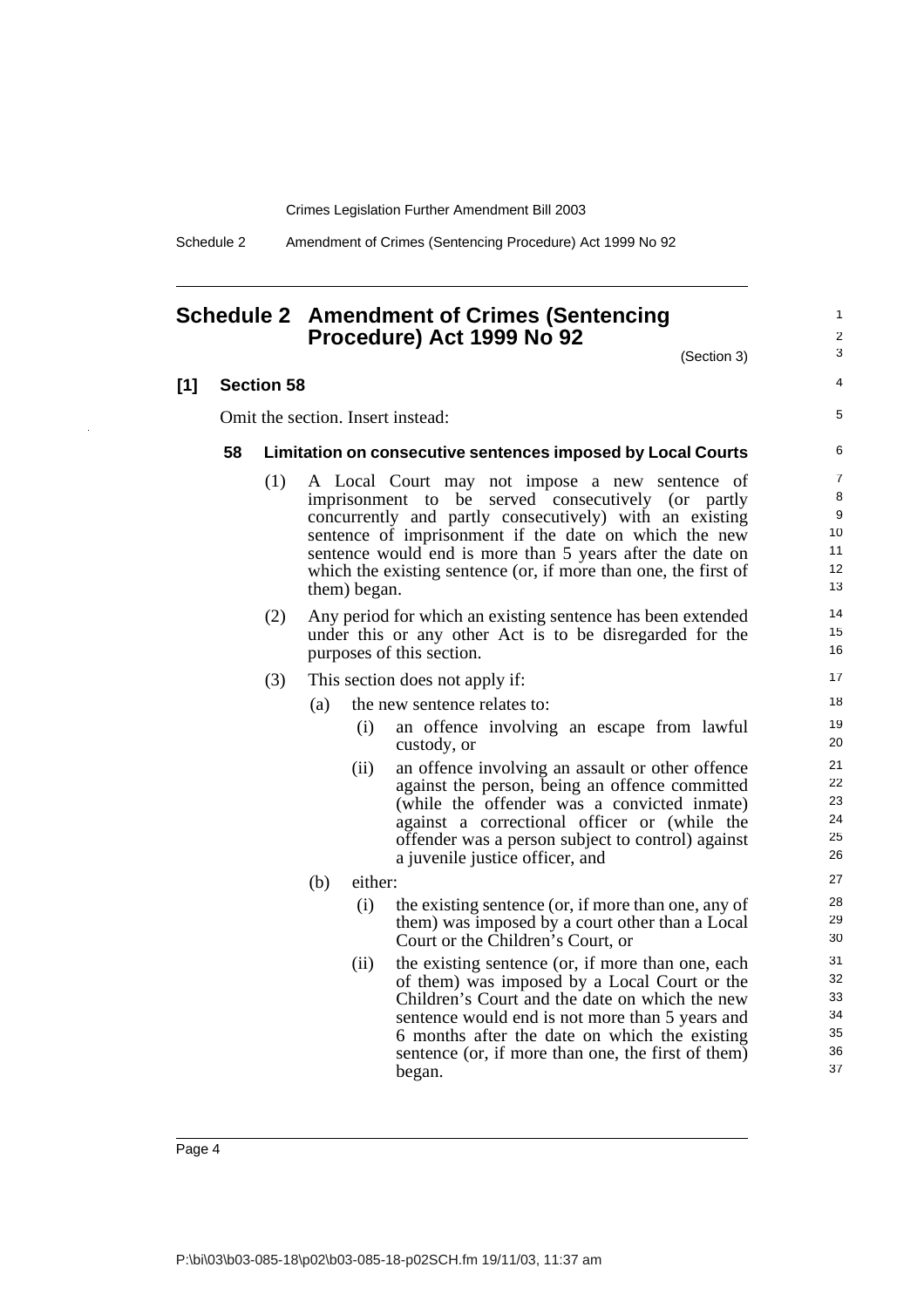$\hat{\boldsymbol{\beta}}$ 

 $\hat{\boldsymbol{\beta}}$ 

| Amendment of Crimes (Sentencing Procedure) Act 1999 No 92 |  |  |  | Schedule 2 |
|-----------------------------------------------------------|--|--|--|------------|
|-----------------------------------------------------------|--|--|--|------------|

| (4)<br>In this section:<br><i>existing sentence</i> means an unexpired sentence, and includes<br>any expired sentence or unbroken sequence of expired<br>sentences with which the unexpired sentence is being served<br>consecutively<br>partly<br>concurrently<br>(or<br>and<br>partly<br>consecutively).<br>sentence of <i>imprisonment</i> includes an order referred to in<br>section 33 (1) (g) of the Children (Criminal Proceedings) Act<br>1987.<br>Schedule 2 Savings, transitional and other provisions<br>$[2]$<br>Insert at the end of clause $1(1)$ :<br>Crimes Legislation Further Amendment Act 2003 (but only to<br>the extent that it amends this Act)<br><b>Schedule 2</b><br>$[3]$ | $\mathbf{1}$                                    |
|-------------------------------------------------------------------------------------------------------------------------------------------------------------------------------------------------------------------------------------------------------------------------------------------------------------------------------------------------------------------------------------------------------------------------------------------------------------------------------------------------------------------------------------------------------------------------------------------------------------------------------------------------------------------------------------------------------|-------------------------------------------------|
|                                                                                                                                                                                                                                                                                                                                                                                                                                                                                                                                                                                                                                                                                                       |                                                 |
|                                                                                                                                                                                                                                                                                                                                                                                                                                                                                                                                                                                                                                                                                                       | $\overline{2}$<br>3<br>$\overline{4}$<br>5<br>6 |
|                                                                                                                                                                                                                                                                                                                                                                                                                                                                                                                                                                                                                                                                                                       | $\overline{7}$<br>8<br>9                        |
|                                                                                                                                                                                                                                                                                                                                                                                                                                                                                                                                                                                                                                                                                                       | 10                                              |
|                                                                                                                                                                                                                                                                                                                                                                                                                                                                                                                                                                                                                                                                                                       | 11                                              |
|                                                                                                                                                                                                                                                                                                                                                                                                                                                                                                                                                                                                                                                                                                       | $12 \overline{ }$<br>13                         |
|                                                                                                                                                                                                                                                                                                                                                                                                                                                                                                                                                                                                                                                                                                       | 14                                              |
| Insert at the end of the Schedule, with appropriate Part and clause<br>numbers:                                                                                                                                                                                                                                                                                                                                                                                                                                                                                                                                                                                                                       | 15<br>16                                        |
| <b>Part</b><br>Provisions consequent on enactment of<br><b>Crimes Legislation Further Amendment</b><br><b>Act 2003</b>                                                                                                                                                                                                                                                                                                                                                                                                                                                                                                                                                                                | 17<br>18<br>19                                  |
| Power of Local Court to impose further consecutive sentences                                                                                                                                                                                                                                                                                                                                                                                                                                                                                                                                                                                                                                          | 20                                              |
| Section 58, as in force immediately before its substitution by<br>(1)<br>the Crimes Legislation Further Amendment Act 2003,<br>continues to apply to offences for which proceedings had<br>commenced before its substitution.                                                                                                                                                                                                                                                                                                                                                                                                                                                                         | 21<br>22<br>23<br>24                            |
| (2)<br>Section 58, as substituted by the Crimes Legislation Further<br>Amendment Act 2003, extends to offences committed before<br>the commencement of that section, other than offences for<br>which proceedings had commenced before its substitution.                                                                                                                                                                                                                                                                                                                                                                                                                                              | 25<br>26<br>27                                  |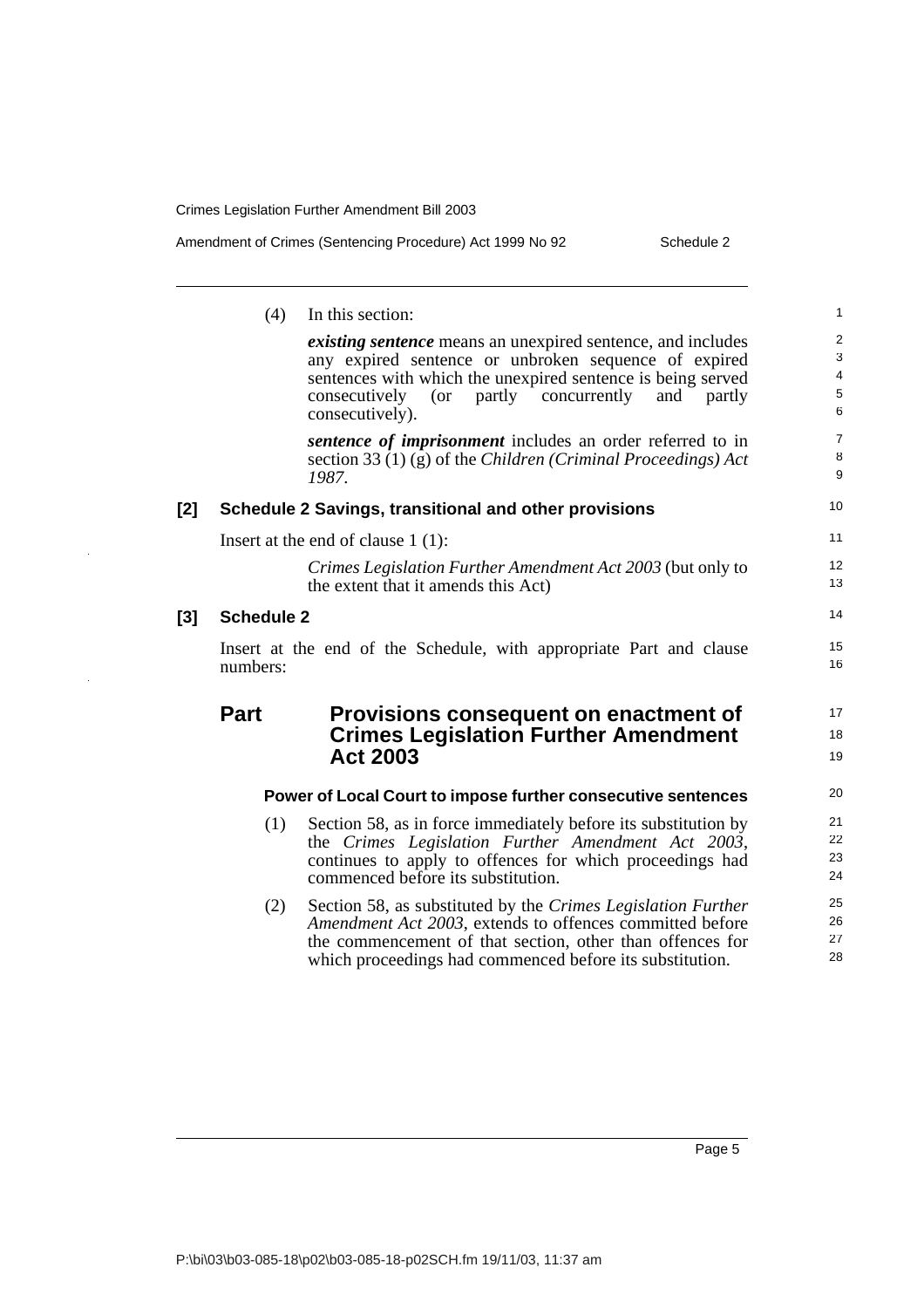### **Schedule 3 Amendment of Criminal Appeal Act 1912 No 16**

(Section 3)

| [1]   | Section 5AA Appeal in criminal cases dealt with by Supreme<br>Court in its summary jurisdiction                     | $\overline{4}$<br>5 |
|-------|---------------------------------------------------------------------------------------------------------------------|---------------------|
|       | Insert ", or whose application for an order for costs is dismissed" after<br>"made" in section $5AA(1)$ (b).        | 6<br>$\overline{7}$ |
| [2]   | Section 5AA (1) (c)                                                                                                 | 8                   |
|       | Insert at the end of section $5AA(1)$ (b):                                                                          | 9                   |
|       | or                                                                                                                  | 10                  |
|       | in whose favour an order for costs is made,<br>(c)                                                                  | 11                  |
| $[3]$ | Section 5AA (1A)                                                                                                    | 12                  |
|       | Insert after section 5AA (1):                                                                                       | 13                  |
|       | An appeal against an order referred to in subsection $(1)$ $(c)$<br>(1A)                                            | 14                  |
|       | may only be made with the leave of the Court of Criminal<br>Appeal.                                                 | 15<br>16            |
| [4]   | Section 5AB Appeal in criminal cases dealt with by Land and<br><b>Environment Court in its summary jurisdiction</b> | 17<br>18            |
|       | Insert ", or whose application for an order for costs is dismissed" after<br>"made" in section 5AB (b).             | 19<br>20            |
| $[5]$ | Section 5AB (c)                                                                                                     | 21                  |
|       | Insert after section 5AB (b):                                                                                       | 22                  |
|       | <sub>or</sub>                                                                                                       | 23                  |
|       | in whose favour an order for costs is made,<br>(c)                                                                  | 24                  |
| [6]   | Section 5AC Appeal in criminal cases dealt with by Court of Coal<br>Mines Regulation in its summary jurisdiction    | 25<br>26            |
|       | Insert ", or whose application for an order for costs is dismissed" after<br>"made" in section 5AC (b).             | 27<br>28            |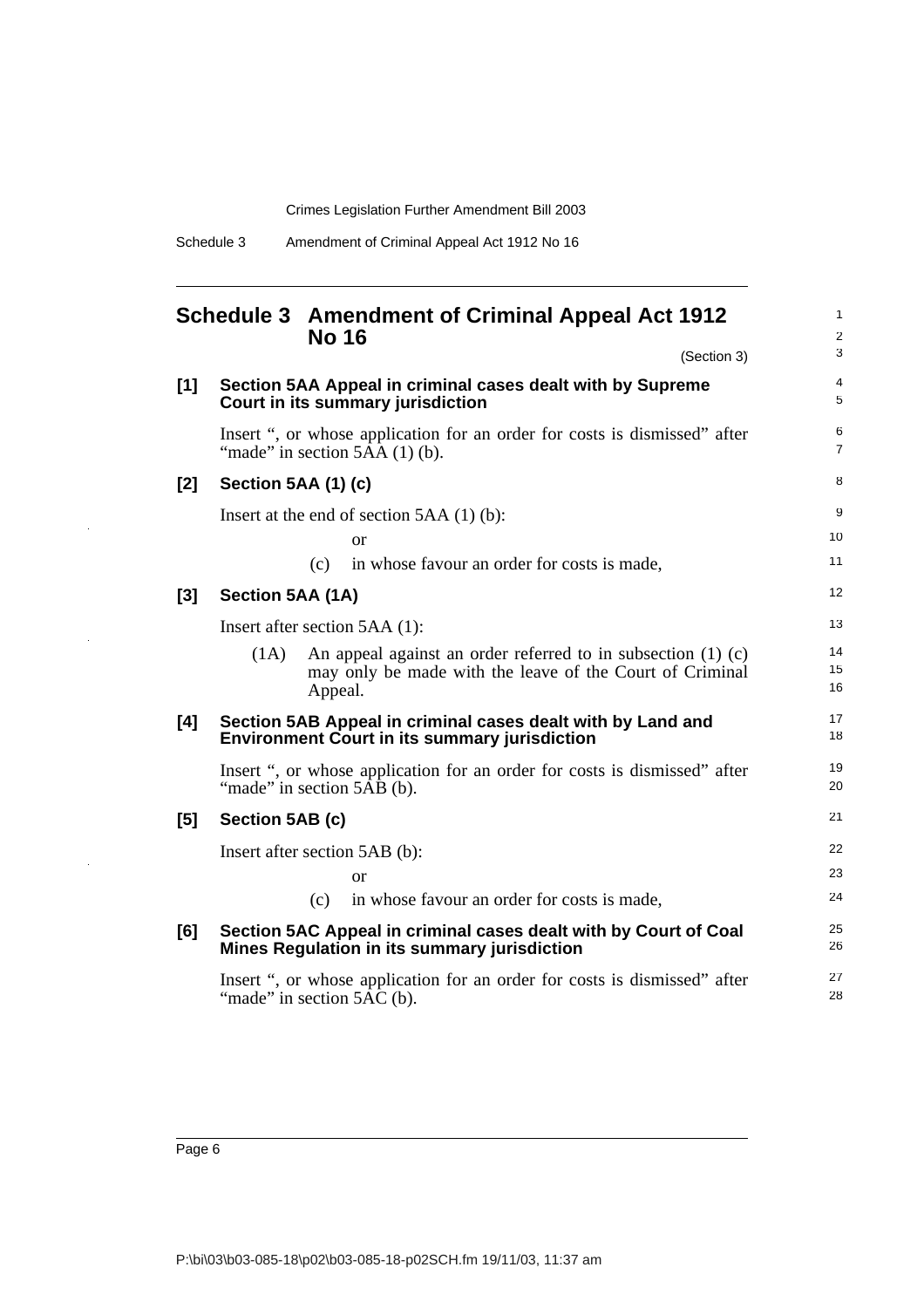Amendment of Criminal Appeal Act 1912 No 16 Schedule 3

| Section 5AC (c)<br>$[7]$<br>Insert at the end of section 5AC (b):<br>$\alpha$<br>in whose favour an order for costs is made,<br>(c)<br>[8]<br>Section 5F Appeal against interlocutory judgment or order<br>Insert after section $5F(3)$ :<br>The Attorney General or the Director of Public Prosecutions<br>(3A)<br>may appeal to the Court of Criminal Appeal against any<br>decision or ruling on the admissibility of evidence, but only if<br>the decision or ruling eliminates or substantially weakens the<br>prosecution's case.<br>[9]<br>Section 5F (5)<br>Omit the subsection. Insert instead:<br>(5)<br>The Court of Criminal Appeal:<br>may affirm or vacate the judgment, order, decision or<br>(a)<br>ruling appealed against, and<br>if it vacates the judgment, order, decision or ruling, may<br>(b)<br>give or make some other judgment, order, decision or<br>ruling instead of the judgment, order, decision or ruling<br>appealed against.<br>$[10]$<br>Section 10 Method and time for making appeal<br>Insert "or, if the rules of court so permit, dispense with the requirement for<br>such a notice" after "to the court" in section $10(1)(b)$ .<br>$[11]$<br><b>Schedule 1 Savings and transitional provisions</b><br>Insert after clause 7:<br>8<br><b>Crimes Legislation Further Amendment Act 2003</b><br>(1)<br>Sections 5AA, 5AB and 5AC, as amended by the Crimes<br>Legislation Further Amendment Act 2003, extend to orders<br>for costs, and orders dismissing applications for orders for<br>costs, made before the commencement of the amendments to<br>those sections made by that Act. |  |                            |
|--------------------------------------------------------------------------------------------------------------------------------------------------------------------------------------------------------------------------------------------------------------------------------------------------------------------------------------------------------------------------------------------------------------------------------------------------------------------------------------------------------------------------------------------------------------------------------------------------------------------------------------------------------------------------------------------------------------------------------------------------------------------------------------------------------------------------------------------------------------------------------------------------------------------------------------------------------------------------------------------------------------------------------------------------------------------------------------------------------------------------------------------------------------------------------------------------------------------------------------------------------------------------------------------------------------------------------------------------------------------------------------------------------------------------------------------------------------------------------------------------------------------------------------------------------------------------------------------------------------------------------|--|----------------------------|
|                                                                                                                                                                                                                                                                                                                                                                                                                                                                                                                                                                                                                                                                                                                                                                                                                                                                                                                                                                                                                                                                                                                                                                                                                                                                                                                                                                                                                                                                                                                                                                                                                                |  | 1                          |
|                                                                                                                                                                                                                                                                                                                                                                                                                                                                                                                                                                                                                                                                                                                                                                                                                                                                                                                                                                                                                                                                                                                                                                                                                                                                                                                                                                                                                                                                                                                                                                                                                                |  | 2                          |
|                                                                                                                                                                                                                                                                                                                                                                                                                                                                                                                                                                                                                                                                                                                                                                                                                                                                                                                                                                                                                                                                                                                                                                                                                                                                                                                                                                                                                                                                                                                                                                                                                                |  | 3                          |
|                                                                                                                                                                                                                                                                                                                                                                                                                                                                                                                                                                                                                                                                                                                                                                                                                                                                                                                                                                                                                                                                                                                                                                                                                                                                                                                                                                                                                                                                                                                                                                                                                                |  | 4                          |
|                                                                                                                                                                                                                                                                                                                                                                                                                                                                                                                                                                                                                                                                                                                                                                                                                                                                                                                                                                                                                                                                                                                                                                                                                                                                                                                                                                                                                                                                                                                                                                                                                                |  | 5                          |
|                                                                                                                                                                                                                                                                                                                                                                                                                                                                                                                                                                                                                                                                                                                                                                                                                                                                                                                                                                                                                                                                                                                                                                                                                                                                                                                                                                                                                                                                                                                                                                                                                                |  | 6                          |
|                                                                                                                                                                                                                                                                                                                                                                                                                                                                                                                                                                                                                                                                                                                                                                                                                                                                                                                                                                                                                                                                                                                                                                                                                                                                                                                                                                                                                                                                                                                                                                                                                                |  | 7<br>8<br>9<br>10<br>11    |
|                                                                                                                                                                                                                                                                                                                                                                                                                                                                                                                                                                                                                                                                                                                                                                                                                                                                                                                                                                                                                                                                                                                                                                                                                                                                                                                                                                                                                                                                                                                                                                                                                                |  | 12                         |
|                                                                                                                                                                                                                                                                                                                                                                                                                                                                                                                                                                                                                                                                                                                                                                                                                                                                                                                                                                                                                                                                                                                                                                                                                                                                                                                                                                                                                                                                                                                                                                                                                                |  | 13                         |
|                                                                                                                                                                                                                                                                                                                                                                                                                                                                                                                                                                                                                                                                                                                                                                                                                                                                                                                                                                                                                                                                                                                                                                                                                                                                                                                                                                                                                                                                                                                                                                                                                                |  | 14                         |
|                                                                                                                                                                                                                                                                                                                                                                                                                                                                                                                                                                                                                                                                                                                                                                                                                                                                                                                                                                                                                                                                                                                                                                                                                                                                                                                                                                                                                                                                                                                                                                                                                                |  | 15<br>16                   |
|                                                                                                                                                                                                                                                                                                                                                                                                                                                                                                                                                                                                                                                                                                                                                                                                                                                                                                                                                                                                                                                                                                                                                                                                                                                                                                                                                                                                                                                                                                                                                                                                                                |  | 17<br>18<br>19<br>20       |
|                                                                                                                                                                                                                                                                                                                                                                                                                                                                                                                                                                                                                                                                                                                                                                                                                                                                                                                                                                                                                                                                                                                                                                                                                                                                                                                                                                                                                                                                                                                                                                                                                                |  | 21                         |
|                                                                                                                                                                                                                                                                                                                                                                                                                                                                                                                                                                                                                                                                                                                                                                                                                                                                                                                                                                                                                                                                                                                                                                                                                                                                                                                                                                                                                                                                                                                                                                                                                                |  | 22<br>23                   |
|                                                                                                                                                                                                                                                                                                                                                                                                                                                                                                                                                                                                                                                                                                                                                                                                                                                                                                                                                                                                                                                                                                                                                                                                                                                                                                                                                                                                                                                                                                                                                                                                                                |  | 24                         |
|                                                                                                                                                                                                                                                                                                                                                                                                                                                                                                                                                                                                                                                                                                                                                                                                                                                                                                                                                                                                                                                                                                                                                                                                                                                                                                                                                                                                                                                                                                                                                                                                                                |  | 25                         |
|                                                                                                                                                                                                                                                                                                                                                                                                                                                                                                                                                                                                                                                                                                                                                                                                                                                                                                                                                                                                                                                                                                                                                                                                                                                                                                                                                                                                                                                                                                                                                                                                                                |  | 26                         |
|                                                                                                                                                                                                                                                                                                                                                                                                                                                                                                                                                                                                                                                                                                                                                                                                                                                                                                                                                                                                                                                                                                                                                                                                                                                                                                                                                                                                                                                                                                                                                                                                                                |  | 27<br>28<br>29<br>30<br>31 |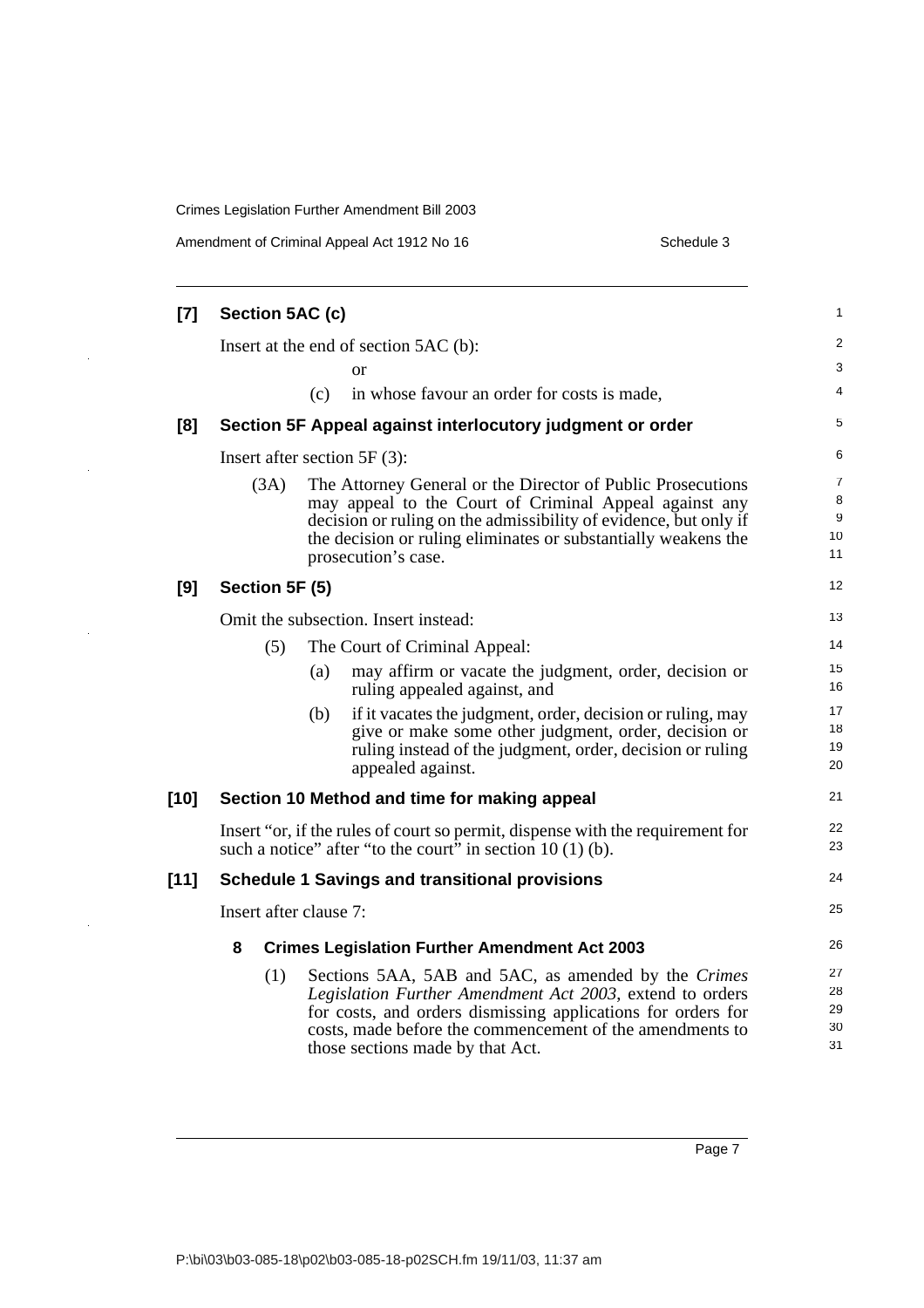Schedule 3 Amendment of Criminal Appeal Act 1912 No 16

(2) Section 5F, as amended by the *Crimes Legislation Further Amendment Act 2003*, extends to decisions and rulings made in proceedings that had been commenced, but not finally disposed of, before the commencement of the amendments to that section made by that Act.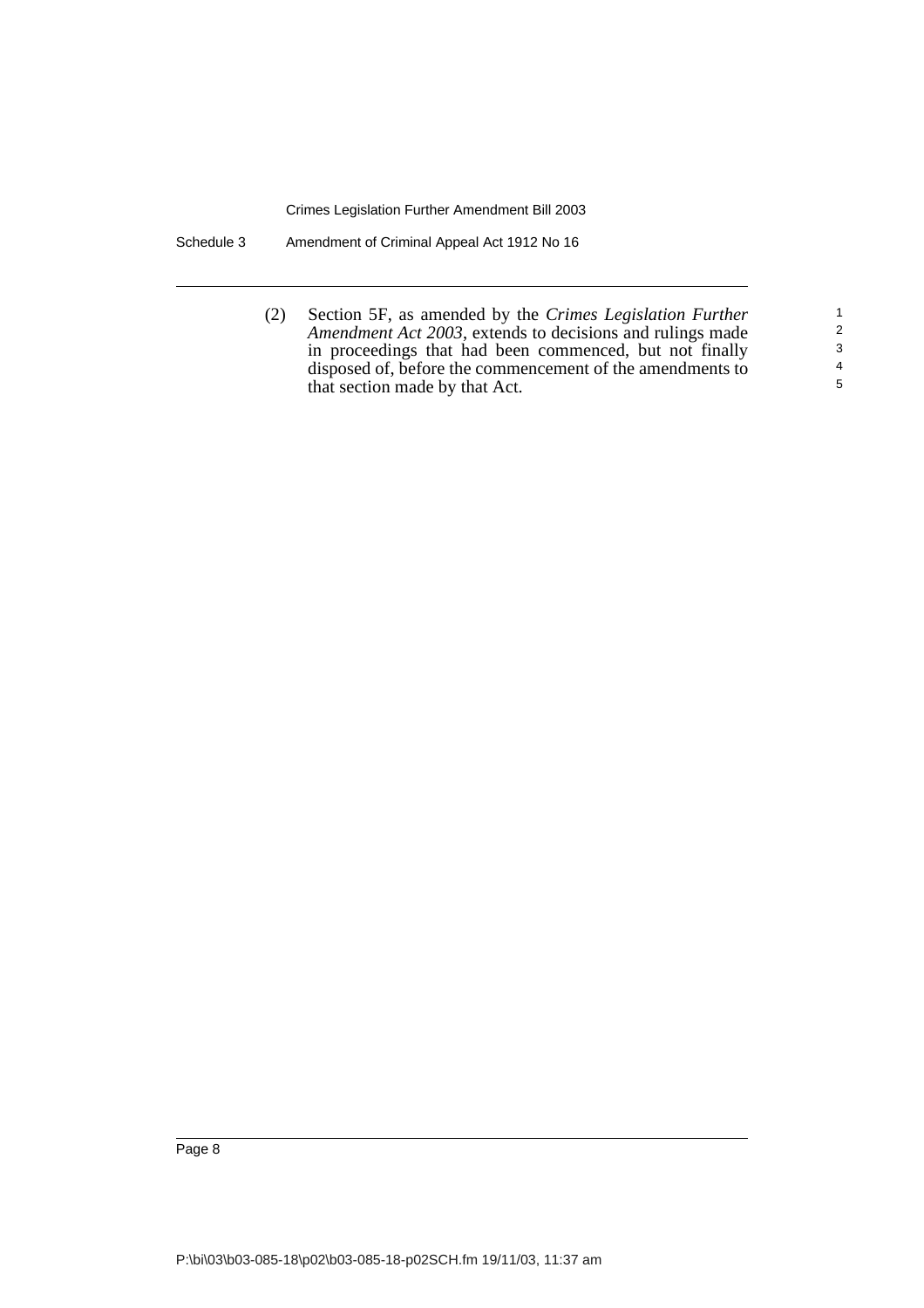$\ddot{\phantom{a}}$ 

Amendment of Criminal Procedure Act 1986 No 209 Schedule 4

|       |                         | <b>Schedule 4 Amendment of Criminal Procedure</b><br>Act 1986 No 209                                                                                                                                                                                                                                                                              | 1<br>$\overline{2}$             |
|-------|-------------------------|---------------------------------------------------------------------------------------------------------------------------------------------------------------------------------------------------------------------------------------------------------------------------------------------------------------------------------------------------|---------------------------------|
|       |                         | (Section 3)                                                                                                                                                                                                                                                                                                                                       | 3                               |
| $[1]$ |                         | Section 268 Maximum penalties for Table 2 offences                                                                                                                                                                                                                                                                                                | 4                               |
|       |                         | Insert "7A," after "section 7," in section 268 (2) (e1) (as substituted by the<br>Firearms and Crimes Legislation Amendment (Public Safety) Act 2003).                                                                                                                                                                                            | 5<br>6                          |
| [2]   |                         | Section 314 Media access to court documents                                                                                                                                                                                                                                                                                                       | $\overline{7}$                  |
|       |                         | Omit section 314 (1). Insert instead:                                                                                                                                                                                                                                                                                                             | 8                               |
|       | (1)                     | On application to the registrar, a media representative is<br>entitled to inspect any document relating to criminal<br>proceedings, at any time from when the proceedings<br>commence until the expiry of 2 working days after they are<br>finally disposed of, for the purpose of compiling a fair report<br>of the proceedings for publication. | 9<br>10<br>11<br>12<br>13<br>14 |
| [3]   | <b>Section 314 (2)</b>  |                                                                                                                                                                                                                                                                                                                                                   | 15                              |
|       |                         | Insert "that a media representative is entitled to inspect under this section"<br>after "The documents".                                                                                                                                                                                                                                          | 16<br>17                        |
| [4]   | <b>Section 314 (4A)</b> |                                                                                                                                                                                                                                                                                                                                                   | 18                              |
|       |                         | Insert after section $314(4)$ :                                                                                                                                                                                                                                                                                                                   | 19                              |
|       | (4A)                    | This section does not limit the operation of any other Act or<br>law under which a person may be permitted to inspect<br>documents relating to criminal proceedings.                                                                                                                                                                              | 20<br>21<br>22                  |
| [5]   | <b>Section 314 (5)</b>  |                                                                                                                                                                                                                                                                                                                                                   | 23                              |
|       | Omit the subsection.    |                                                                                                                                                                                                                                                                                                                                                   | 24                              |
| [6]   |                         | Schedule 1 Indictable offences triable summarily                                                                                                                                                                                                                                                                                                  | 25                              |
|       |                         | Insert "(as in force before the commencement of Schedule 1 [9] to the<br>Crimes Amendment (Sexual Offences) Act 2003), 66C (3) (as in force after<br>the commencement of Schedule 1 [9] to the Crimes Amendment (Sexual<br>Offences) Act 2003)" after "66C (1)" in clause 1 of Table 1.                                                           | 26<br>27<br>28<br>29            |
| $[7]$ |                         | Schedule 1, Table 2                                                                                                                                                                                                                                                                                                                               | 30                              |
|       |                         | Insert "7A," after "section 7," in clause 7 (as substituted by the <i>Firearms</i><br>and Crimes Legislation (Public Safety) Act 2003).                                                                                                                                                                                                           | 31<br>32                        |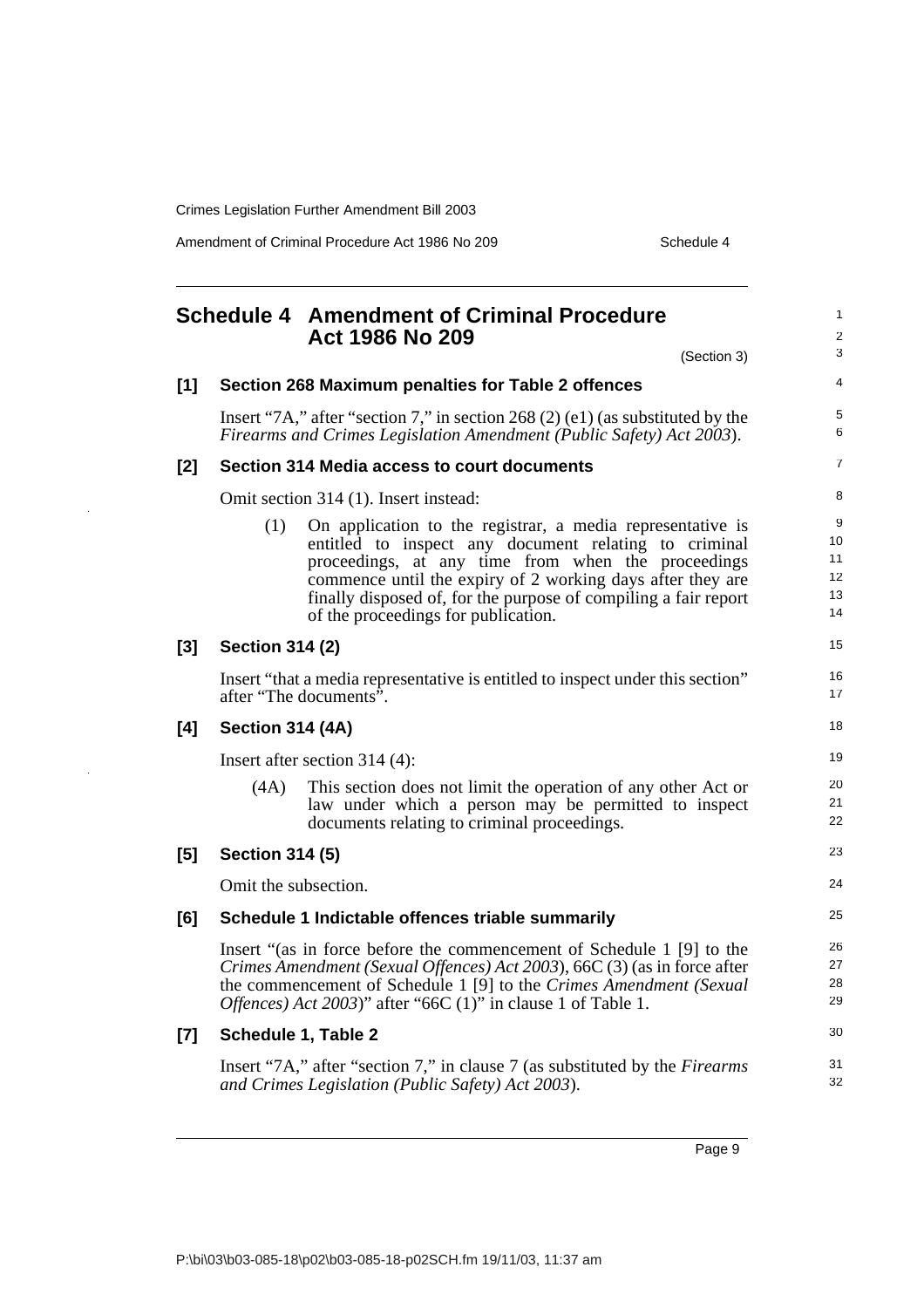|       |    |                   | Schedule 5 Amendment of Firearms Act 1996 No 46<br>(Section 3)                                                                                                                                                                                                                                                                                                                     | $\mathbf{1}$<br>2                |
|-------|----|-------------------|------------------------------------------------------------------------------------------------------------------------------------------------------------------------------------------------------------------------------------------------------------------------------------------------------------------------------------------------------------------------------------|----------------------------------|
| $[1]$ |    |                   | Sections 6 (3), 26, 27 (4), 82A (1) and clause 21 of Schedule 3, and<br>section 84 (2) (as substituted by the Firearms and Crimes<br>Legislation (Public Safety) Act 2003)                                                                                                                                                                                                         | 3<br>4<br>5                      |
|       |    |                   | Insert "or 7A" after "section 7" wherever occurring.                                                                                                                                                                                                                                                                                                                               | 6                                |
| [2]   |    |                   | Section 7 Offence of unauthorised possession or use of<br>prohibited firearms or pistols                                                                                                                                                                                                                                                                                           | $\overline{7}$<br>8              |
|       |    |                   | Omit section 7 (1). Insert instead:                                                                                                                                                                                                                                                                                                                                                | 9                                |
|       |    | (1)               | A person must not possess or use a prohibited firearm or pistol<br>unless the person is authorised to do so by a licence or permit.                                                                                                                                                                                                                                                | 10<br>11                         |
|       |    |                   | Maximum penalty: imprisonment for 14 years.                                                                                                                                                                                                                                                                                                                                        | 12                               |
| [3]   |    |                   | Section 7 (2) (a)                                                                                                                                                                                                                                                                                                                                                                  | 13                               |
|       |    |                   | Omit "a firearm". Insert instead "a prohibited firearm or pistol".                                                                                                                                                                                                                                                                                                                 | 14                               |
| [4]   |    |                   | Section 7 (2) (a)                                                                                                                                                                                                                                                                                                                                                                  | 15                               |
|       |    |                   | Omit "the firearm". Insert instead "the prohibited firearm or pistol".                                                                                                                                                                                                                                                                                                             | 16                               |
| [5]   |    | Section 7 (3)     |                                                                                                                                                                                                                                                                                                                                                                                    | 17                               |
|       |    |                   | Insert after section $7(2)$ :                                                                                                                                                                                                                                                                                                                                                      | 18                               |
|       |    | (3)               | If, on the trial for an offence under this section, the jury is not<br>satisfied that the accused is guilty of the offence but is<br>satisfied on the evidence that the person is guilty of an offence<br>under section 7A, it may find the person not guilty of the<br>offence but guilty of an offence under section 7A, and the<br>accused is liable to punishment accordingly. | 19<br>20<br>21<br>22<br>23<br>24 |
| [6]   |    | <b>Section 7A</b> |                                                                                                                                                                                                                                                                                                                                                                                    | 25                               |
|       |    |                   | Insert after section 7:                                                                                                                                                                                                                                                                                                                                                            | 26                               |
|       | 7A |                   | Offence of unauthorised possession or use of firearms<br>generally                                                                                                                                                                                                                                                                                                                 | 27<br>28                         |
|       |    | (1)               | A person must not possess or use a firearm unless the person<br>is authorised to do so by a licence or permit.                                                                                                                                                                                                                                                                     | 29<br>30                         |

31

Maximum penalty: imprisonment for 5 years.

Page 10

l.

l,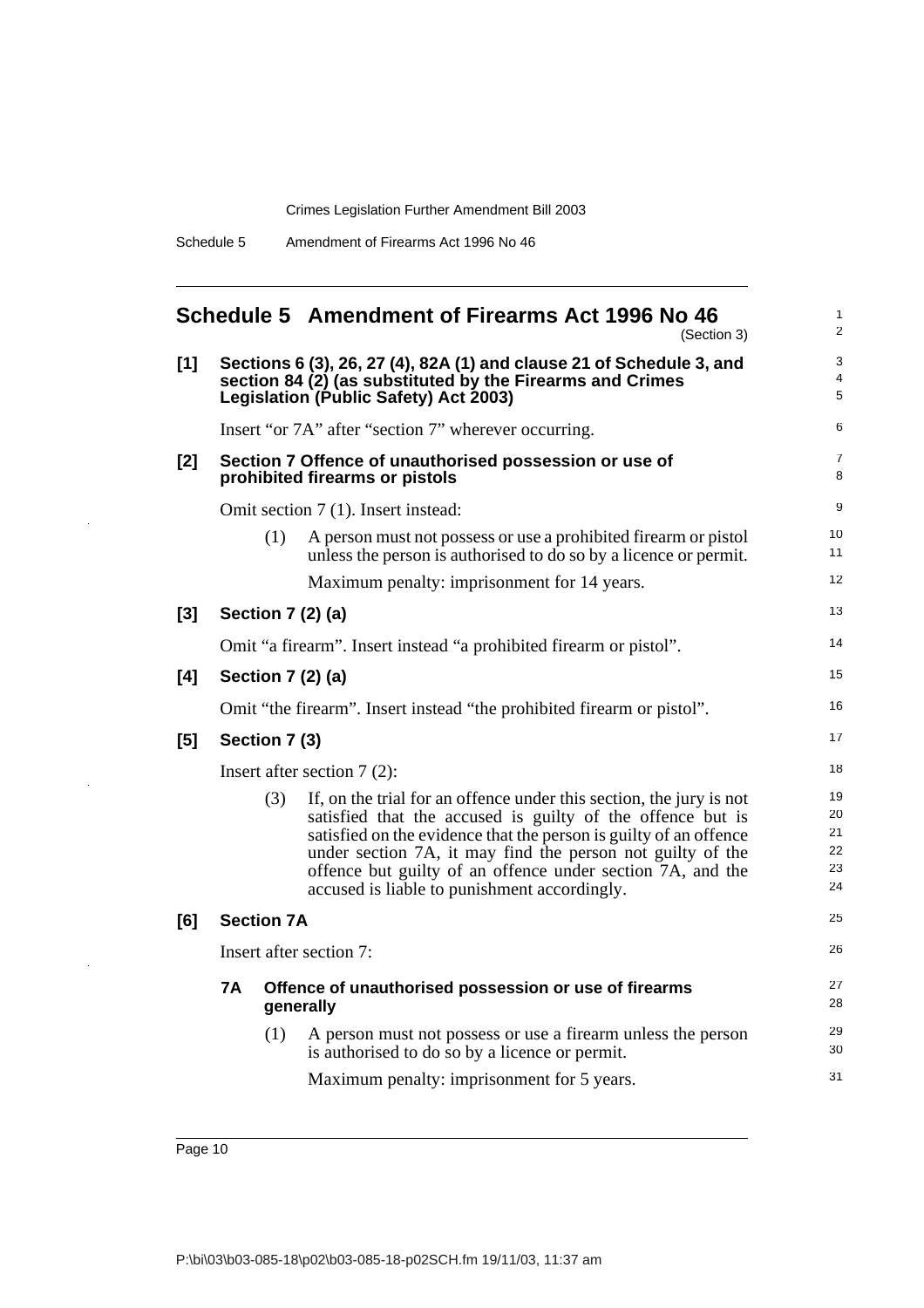Amendment of Firearms Act 1996 No 46 Schedule 5

| (2) | Without limiting the operation of subsection $(1)$ , a person who<br>is the holder of a licence is guilty of an offence under this<br>section if the person: |                                                                                                                                                                                     |                                            |  |
|-----|--------------------------------------------------------------------------------------------------------------------------------------------------------------|-------------------------------------------------------------------------------------------------------------------------------------------------------------------------------------|--------------------------------------------|--|
|     | (a)                                                                                                                                                          | uses a firearm for any purpose otherwise than in<br>connection with the purpose established by the person<br>as being the genuine reason for possessing or using the<br>firearm, or | $\overline{4}$<br>5<br>6<br>$\overline{7}$ |  |
|     | (b)                                                                                                                                                          | contravenes any condition of the licence.                                                                                                                                           | 8                                          |  |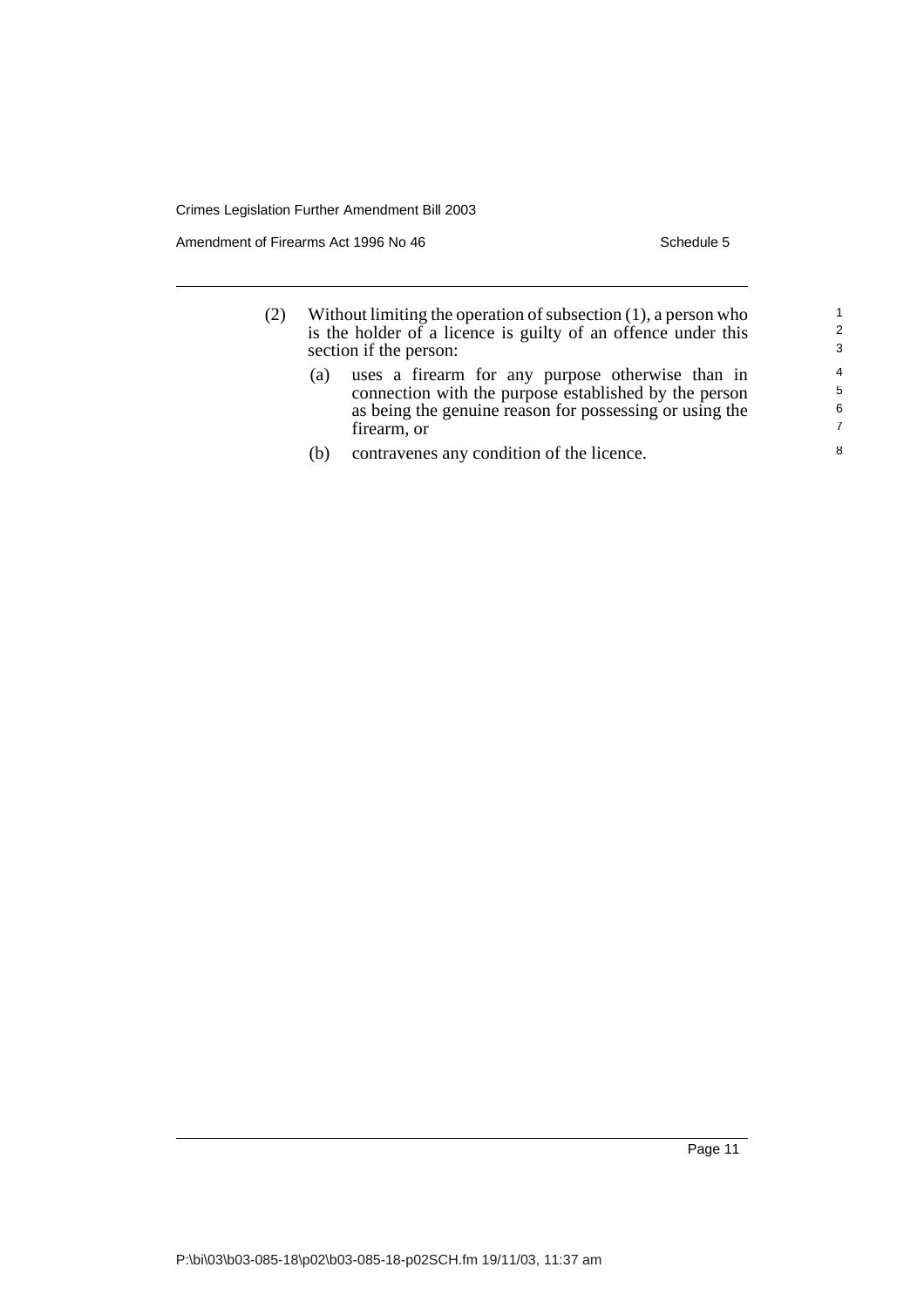Schedule 6 Amendment of Law Enforcement (Powers and Responsibilities) Act 2002 No 103

## **Schedule 6 Amendment of Law Enforcement (Powers and Responsibilities) Act 2002 No 103**

(Section 3)

1 2 3

| [1]   |                                                   |          | <b>Section 73 Expiry of warrant</b>                                                                                                            | 4                   |  |
|-------|---------------------------------------------------|----------|------------------------------------------------------------------------------------------------------------------------------------------------|---------------------|--|
|       |                                                   |          | Omit section 73 (1). Insert instead:                                                                                                           | 5                   |  |
|       | Unless it is sooner withdrawn or extended:<br>(1) |          |                                                                                                                                                |                     |  |
|       |                                                   | (a)      | a search warrant (other than a telephone search warrant)<br>ceases to have effect:                                                             | $\overline{7}$<br>8 |  |
|       |                                                   |          | when it has been executed, or<br>(i)                                                                                                           | 9                   |  |
|       |                                                   |          | at the time specified in it for its expiry,<br>(ii)                                                                                            | 10                  |  |
|       |                                                   |          | whichever first occurs, and                                                                                                                    | 11                  |  |
|       |                                                   | (b)      | a telephone search warrant ceases to have effect:                                                                                              | 12                  |  |
|       |                                                   |          | when it has been executed, or<br>(i)                                                                                                           | 13                  |  |
|       |                                                   |          | at the expiry of 24 hours after the time of its issue,<br>(ii)                                                                                 | 14                  |  |
|       |                                                   |          | whichever first occurs, and                                                                                                                    | 15                  |  |
|       |                                                   | (c)      | a crime scene warrant (other than a telephone crime<br>scene warrant) ceases to have effect at the time<br>specified in it for its expiry, and | 16<br>17<br>18      |  |
|       |                                                   | (d)      | a telephone crime scene warrant ceases to have effect at<br>the expiry of 24 hours after the time of its issue.                                | 19<br>20            |  |
| [2]   | <b>Section 73 (4)</b>                             |          |                                                                                                                                                | 21                  |  |
|       |                                                   |          | Insert "(other than a telephone warrant)" after "A warrant".                                                                                   | 22                  |  |
| $[3]$ |                                                   |          | Section 73 (5A), (5B) and (5C)                                                                                                                 | 23                  |  |
|       | Insert after section $73(5)$ :                    |          |                                                                                                                                                | 24                  |  |
|       | (5A)                                              | warrant. | A telephone crime scene warrant may be extended, for up to<br>60 hours at a time, by the authorised officer who issued the                     | 25<br>26<br>27      |  |
|       | (5B)                                              |          | The time for expiry of a telephone crime scene warrant may<br>be extended twice.                                                               | 28<br>29            |  |
|       | (5C)                                              |          | A telephone search warrant may not be extended.                                                                                                | 30                  |  |
|       |                                                   |          |                                                                                                                                                |                     |  |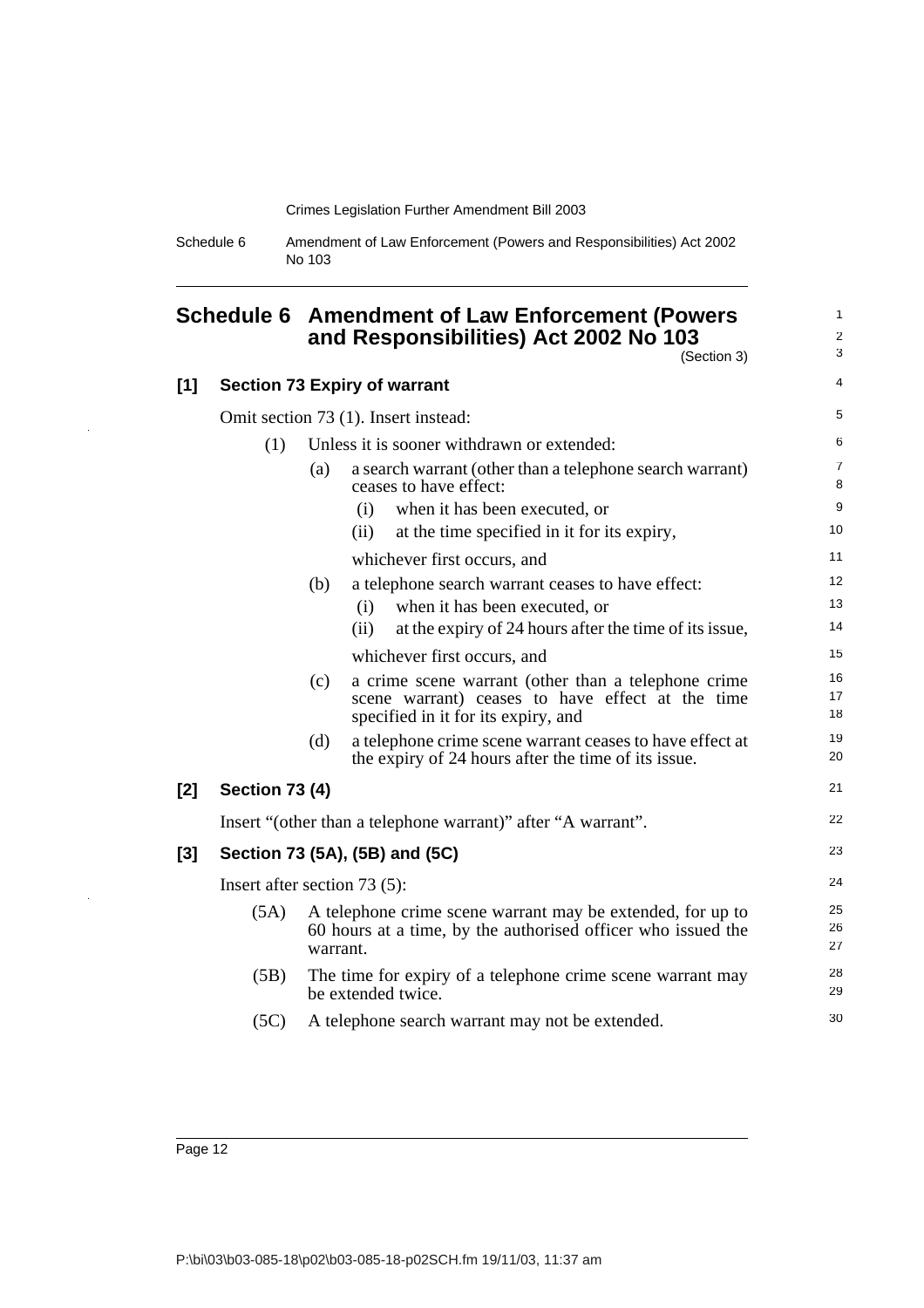Amendment of Law Enforcement (Powers and Responsibilities) Act 2002 No 103 Schedule 6

|      |                                                                                                                                                                   | 1                                                                                                                                                                                                                                                                                                                                                                                                                                                                                                                                                                                                                                                           |
|------|-------------------------------------------------------------------------------------------------------------------------------------------------------------------|-------------------------------------------------------------------------------------------------------------------------------------------------------------------------------------------------------------------------------------------------------------------------------------------------------------------------------------------------------------------------------------------------------------------------------------------------------------------------------------------------------------------------------------------------------------------------------------------------------------------------------------------------------------|
|      |                                                                                                                                                                   | $\overline{c}$                                                                                                                                                                                                                                                                                                                                                                                                                                                                                                                                                                                                                                              |
|      |                                                                                                                                                                   | 3                                                                                                                                                                                                                                                                                                                                                                                                                                                                                                                                                                                                                                                           |
|      |                                                                                                                                                                   | 4                                                                                                                                                                                                                                                                                                                                                                                                                                                                                                                                                                                                                                                           |
|      |                                                                                                                                                                   | 5<br>6<br>7                                                                                                                                                                                                                                                                                                                                                                                                                                                                                                                                                                                                                                                 |
|      |                                                                                                                                                                   | 8                                                                                                                                                                                                                                                                                                                                                                                                                                                                                                                                                                                                                                                           |
|      |                                                                                                                                                                   | 9                                                                                                                                                                                                                                                                                                                                                                                                                                                                                                                                                                                                                                                           |
| (2)  | A police officer must comply with subsection (1) in relation<br>to a power referred to in subsection $(3)$ (other than subsection<br>$(3)$ (g), (i) or (j)):      | 10<br>11<br>12                                                                                                                                                                                                                                                                                                                                                                                                                                                                                                                                                                                                                                              |
|      | if it is practicable to do so, before or at the time of<br>(a)<br>exercising the power, or                                                                        | 13<br>14                                                                                                                                                                                                                                                                                                                                                                                                                                                                                                                                                                                                                                                    |
|      | if it is not practicable to do so, as soon as is reasonably<br>(b)<br>practicable after exercising the power.                                                     | 15<br>16                                                                                                                                                                                                                                                                                                                                                                                                                                                                                                                                                                                                                                                    |
| (2A) | A police officer must comply with subsection (1) in relation<br>to a power referred to in subsection $(3)$ $(g)$ , $(i)$ or $(j)$ before<br>exercising the power. | 17<br>18<br>19                                                                                                                                                                                                                                                                                                                                                                                                                                                                                                                                                                                                                                              |
|      |                                                                                                                                                                   | 20                                                                                                                                                                                                                                                                                                                                                                                                                                                                                                                                                                                                                                                          |
|      |                                                                                                                                                                   | 21                                                                                                                                                                                                                                                                                                                                                                                                                                                                                                                                                                                                                                                          |
|      |                                                                                                                                                                   | 22                                                                                                                                                                                                                                                                                                                                                                                                                                                                                                                                                                                                                                                          |
|      |                                                                                                                                                                   | 23                                                                                                                                                                                                                                                                                                                                                                                                                                                                                                                                                                                                                                                          |
|      | Crimes Legislation Further Amendment Act 2003 (but only to<br>the extent that it amends this Act)                                                                 | 24<br>25                                                                                                                                                                                                                                                                                                                                                                                                                                                                                                                                                                                                                                                    |
|      |                                                                                                                                                                   | Section 73 (6) (b)<br>Omit "on the application of".<br>Insert instead "on the written application of, and made in person by,".<br>Section 201 Supplying police officer's details and giving warnings<br>Omit ", before or at the time of exercising a power referred to in<br>subsection (3) (other than subsection (3) (g), (i) or (j)), or as soon as is<br>reasonably practicable after exercising the power," from section 201 (1).<br>Section 201 (2) and (2A)<br>Omit section 201 (2). Insert instead:<br>Sections 202 and 203<br>Omit the sections.<br><b>Schedule 5 Savings and transitional provisions</b><br>Insert at the end of clause $1(1)$ : |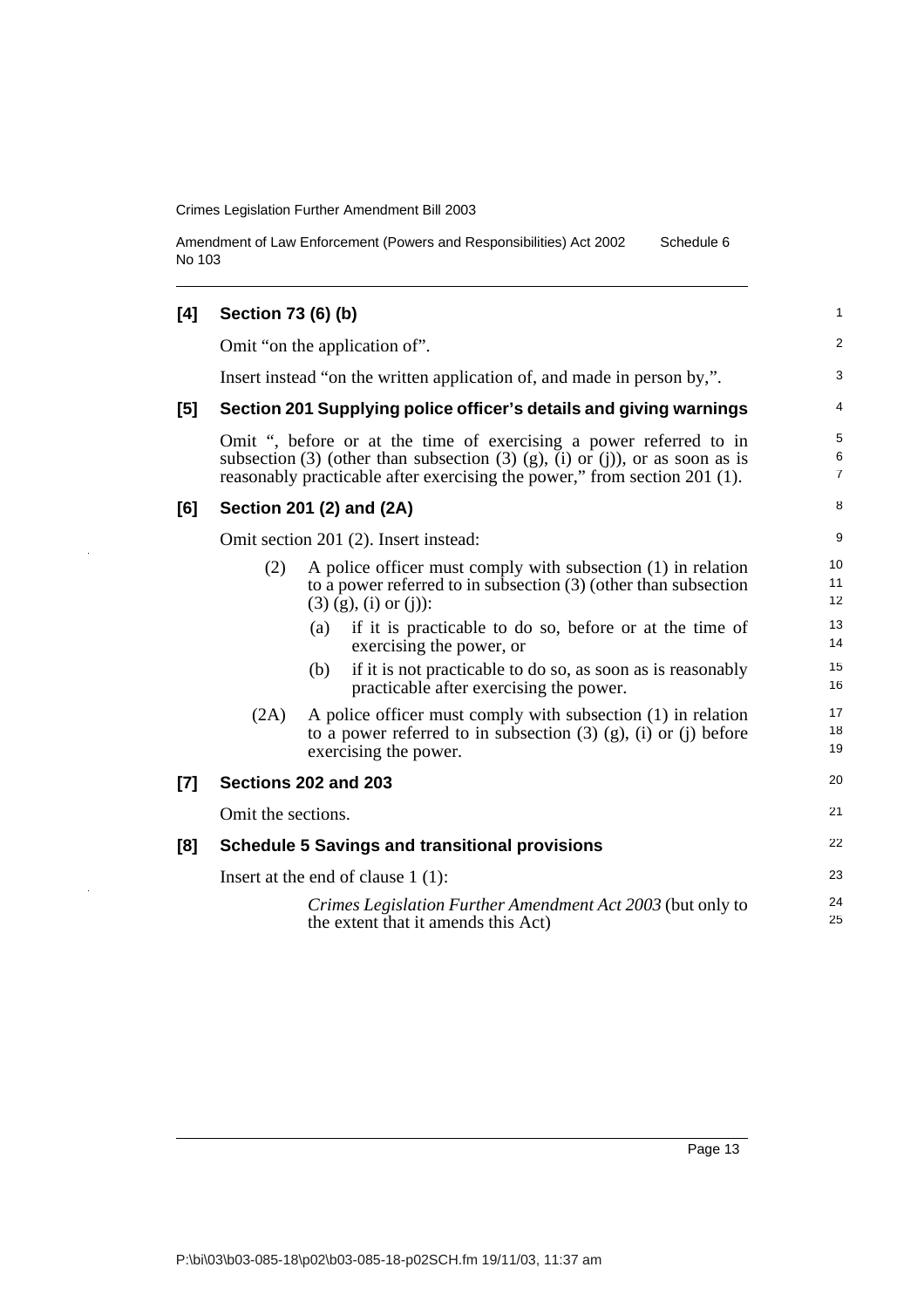Schedule 6 Amendment of Law Enforcement (Powers and Responsibilities) Act 2002 No 103

### **[9] Schedule 5**

Insert at the end of the Schedule, with appropriate Part and clause numbers:

### **Part Provisions consequent on enactment of Crimes Legislation Further Amendment Act 2003**

#### **Extension of telephone crime scene warrants**

Section 73, as amended by the *Crimes Legislation Further Amendment Act 2003*, extends to telephone crime scene warrants issued before the commencement of the amendments to that section made by that Act.

1 2 3

4 5 6